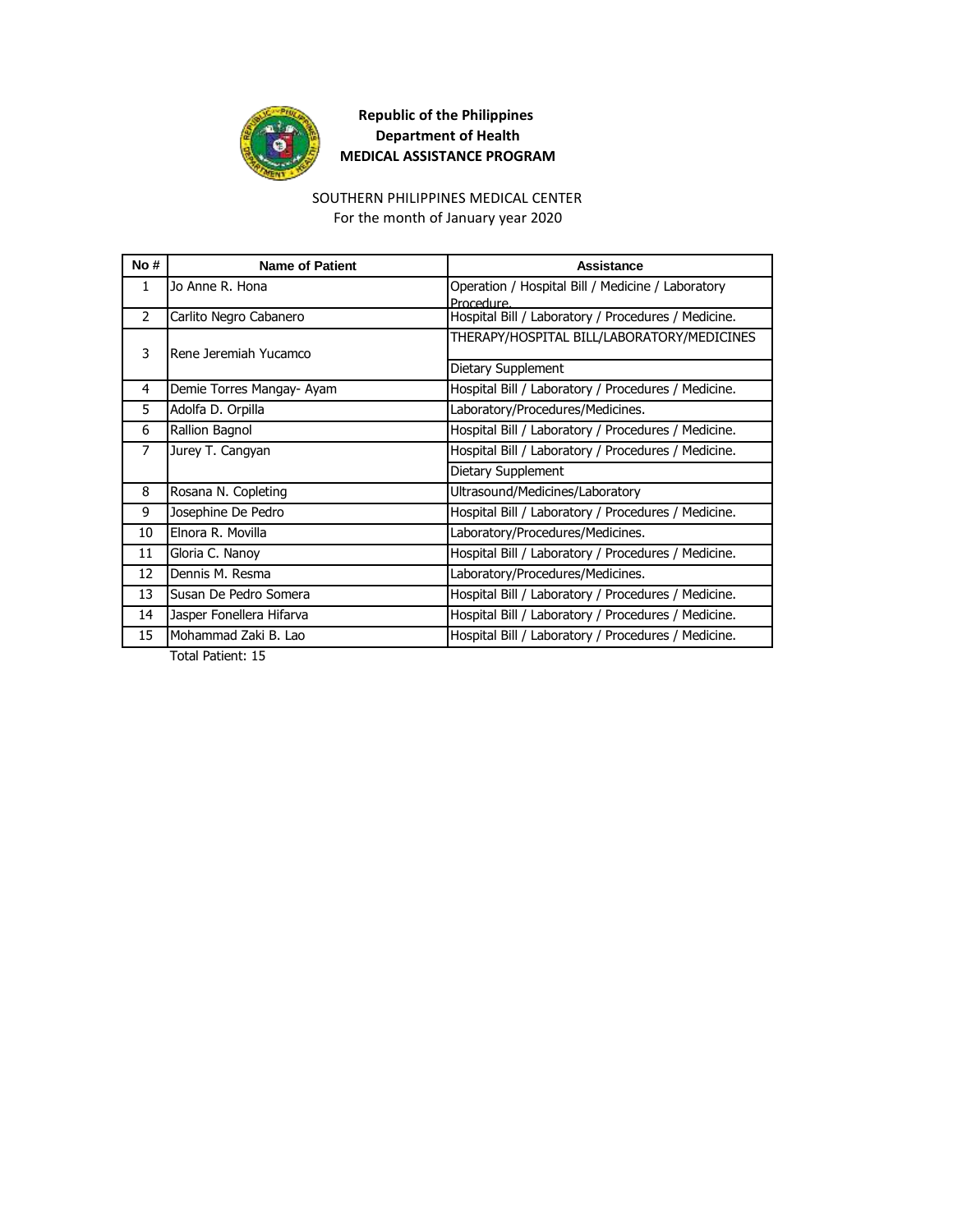

### SOUTHERN PHILIPPINES MEDICAL CENTER For the month of February year 2020

| No #           | <b>Name of Patient</b>    | Assistance                                                                 |
|----------------|---------------------------|----------------------------------------------------------------------------|
| 1              | Josephine Degamo          | Hospital Bill / Laboratory / Procedures / Medicine.                        |
| $\overline{2}$ | Ma. Teresita Saliente     | Hospital Bill / Radiology / Medicines / Laboratory                         |
| 3              | Evangeline Dango          | Dialysis, Dialyzer, PD Solution, Procedures, Medicines<br>&<br>Lahoratory  |
| 4              | Noli Cain                 | Dialysis, Dialyzer, PD Solution, Procedures, Medicines<br>&<br>Laboratory  |
| 5              | John Villaver             | Radiotheraphy.                                                             |
| 6              | <b>Evecitation Flores</b> | Dialysis, Dialyzer, PD Solution, Procedures, Medicines<br>&<br>Laboratory  |
| 7              | Romeo Itliong Sr.         | Hospital bills.                                                            |
| 8              | Ernesto Mocon Sasota      | Dialysis, Dialyzer, PD Solution, Procedures, Medicines<br>&<br>Laboratory  |
| 9              | Crispin Real Jr.          | Hospital bills.                                                            |
| 10             | Gemma Galleros            | Treatment and Laboratory                                                   |
| 11             | <b>Necito Gonzales</b>    | Hospital bills.                                                            |
| 12             | Martino Pescadero         | Dialysis, Dialyzer, PD Solution, Procedures, Medicines<br>&<br>Laboratory  |
| 13             | Jera Delinda              | Brachy Theraphy.                                                           |
| 14             | Mary Beth Garay           | Dialysis, Dialyzer, PD Solution, Procedures, Medicines<br>&<br>Laboratory  |
| 15             | Zaldy Alegado             | Therapy                                                                    |
| 16             | Carlito S. Resnera        | Dialysis, Dialyzer, PD Solution, Procedures, Medicines<br>&<br>Laboratory  |
| 17             | Jenelyn Cortez Taghap     | Hospital Bill / Laboratory / Procedures / Medicine.                        |
| 18             | Jeanette Tipudan          | Dialysis, Dialyzer, PD Solution, Procedures, Medicines<br>&<br>I ahoratory |
| 19             | Crisanta Palo             | Dialysis, Dialyzer, PD Solution, Procedures, Medicines<br>&<br>l aboratory |
| 20             | Marilou G. Sacil          | Dialysis, Dialyzer, PD Solution, Procedures, Medicines<br>&<br>Lahoratory  |
| 21             | Lorena Gallego            | Dialysis, Dialyzer, PD Solution, Procedures, Medicines<br>&<br>Laboratory  |
| 22             | Leo Caintoy               | Angiogram                                                                  |
| 23             | Alberto Hapson            | Dialysis, Dialyzer, PD Solution, Procedures, Medicines<br>&<br>Laboratory  |
| 24             | Felisima Carbonel         | CT Scan.                                                                   |
| 25             | Francisco Fernandez       | Hospital bills.                                                            |
| 26             | Erle Notarte              | CT Scan.                                                                   |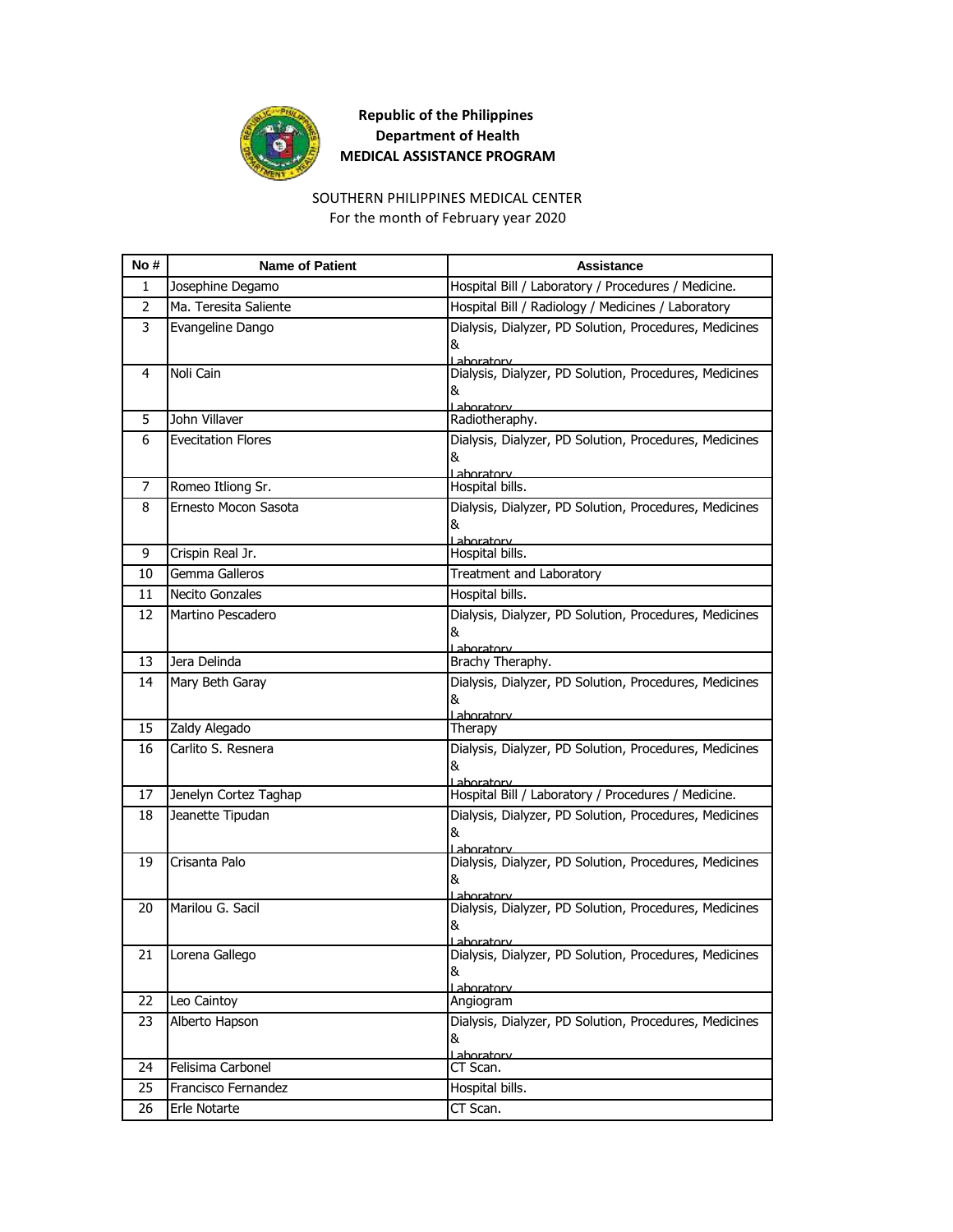| 27       | Leonardo Decina                   | Dialysis, Dialyzer, PD Solution, Procedures, Medicines               |
|----------|-----------------------------------|----------------------------------------------------------------------|
|          |                                   | &                                                                    |
| 28       | Delia Ortego Adlawan              | Lahoratory<br>Dialysis, Dialyzer, PD Solution, Procedures, Medicines |
|          |                                   | &                                                                    |
|          |                                   | Laboratory<br><b>Medicines</b>                                       |
| 29<br>30 | Momina Agad<br>Jhon P. Villanueva |                                                                      |
|          |                                   | Dialysis, Dialyzer, PD Solution, Procedures, Medicines<br>&          |
|          |                                   | Laboratory                                                           |
| 31       | Pedro A. Bague                    | Dialysis, Dialyzer, PD Solution, Procedures, Medicines               |
|          |                                   | &<br>Laboratory                                                      |
| 32       | Jay Verhel Dumlao                 | Hospital Bill / Laboratory / Procedures / Medicine.                  |
| 33       | Vicente Pabia                     | RAI Therapy.                                                         |
| 34       | Archie Moten                      | Dialysis, Dialyzer, PD Solution, Procedures, Medicines               |
|          |                                   | &                                                                    |
| 35       | Jose Popon Jr.                    | Laboratory<br>Hospital bills.                                        |
| 36       | Remylito Mendoza                  | Dialysis, Dialyzer, PD Solution, Procedures, Medicines               |
|          |                                   | &                                                                    |
| 37       | Hernan Jimenes                    | aboratory<br>Dialysis, Dialyzer, PD Solution, Procedures, Medicines  |
|          |                                   | &                                                                    |
|          |                                   | Laboratory                                                           |
| 38       | Amalia Lupo                       | Dialysis, Dialyzer, PD Solution, Procedures, Medicines               |
|          |                                   | &<br>aboratory                                                       |
| 39       | Ernie Leonida Escosio Sr.         | Dialysis, Dialyzer, PD Solution, Procedures, Medicines               |
|          |                                   | &                                                                    |
| 40       | Solando Matus                     | Laboratory<br>Hospital bills.                                        |
| 41       | Juvenal R. Llamas                 | Dialysis, Dialyzer, PD Solution, Procedures, Medicines               |
|          |                                   | &                                                                    |
|          |                                   | Lahoratorv                                                           |
|          |                                   |                                                                      |
| 42       | Jose Albert Sacamos               | Dialysis, Dialyzer, PD Solution, Procedures, Medicines<br>&          |
|          |                                   | Lahoratory                                                           |
| 43       | Maria Luisa Garlitos              | Dialysis, Dialyzer, PD Solution, Procedures, Medicines               |
|          |                                   | &<br>aboratory                                                       |
| 44       | Meneleo Ibabao                    | Hospital bills.                                                      |
| 45       | Gloria Lustiva                    | Hospital Bill / Laboratory / Procedures / Medicine.                  |
| 46       | Vanessa Genesela                  | Hospital bills.                                                      |
| 47       | Vega Russel Sr.                   | Dialysis, Dialyzer, PD Solution, Procedures, Medicines               |
|          |                                   | &                                                                    |
| 48       | Dinah Dagani                      | Lahoratory<br>Hospital bills.                                        |
| 49       | Mark Angelo Del Rosario           | Laboratory/Procedures/Medicines.                                     |
| 50       | Leoncio Baslote                   | HOSPITAL BILL / DIALYSIS/MEDICINES                                   |
| 51       | Jayson Lambayan                   | Endoscopy                                                            |
| 52       | Maria Leonora                     | Hospital bills.                                                      |
| 53       | Chona Canedo                      | Medicines                                                            |
| 54       | Cesar S. Acol                     | Dialysis, Dialyzer, PD Solution, Procedures, Medicines               |
|          |                                   | &                                                                    |
| 55       | Niarchos Llenos                   | Laboratory<br>Medicines                                              |
| 56       | Rodolfo P. Pales                  |                                                                      |
|          |                                   | Dialysis, Dialyzer, PD Solution, Procedures, Medicines<br>&          |
|          |                                   | Laboratory                                                           |
| 57<br>58 | Jakeisha Atupan<br>Lydia Tano     | Hospital Bill / Laboratory / Procedures / Medicine.<br>CT Scan.      |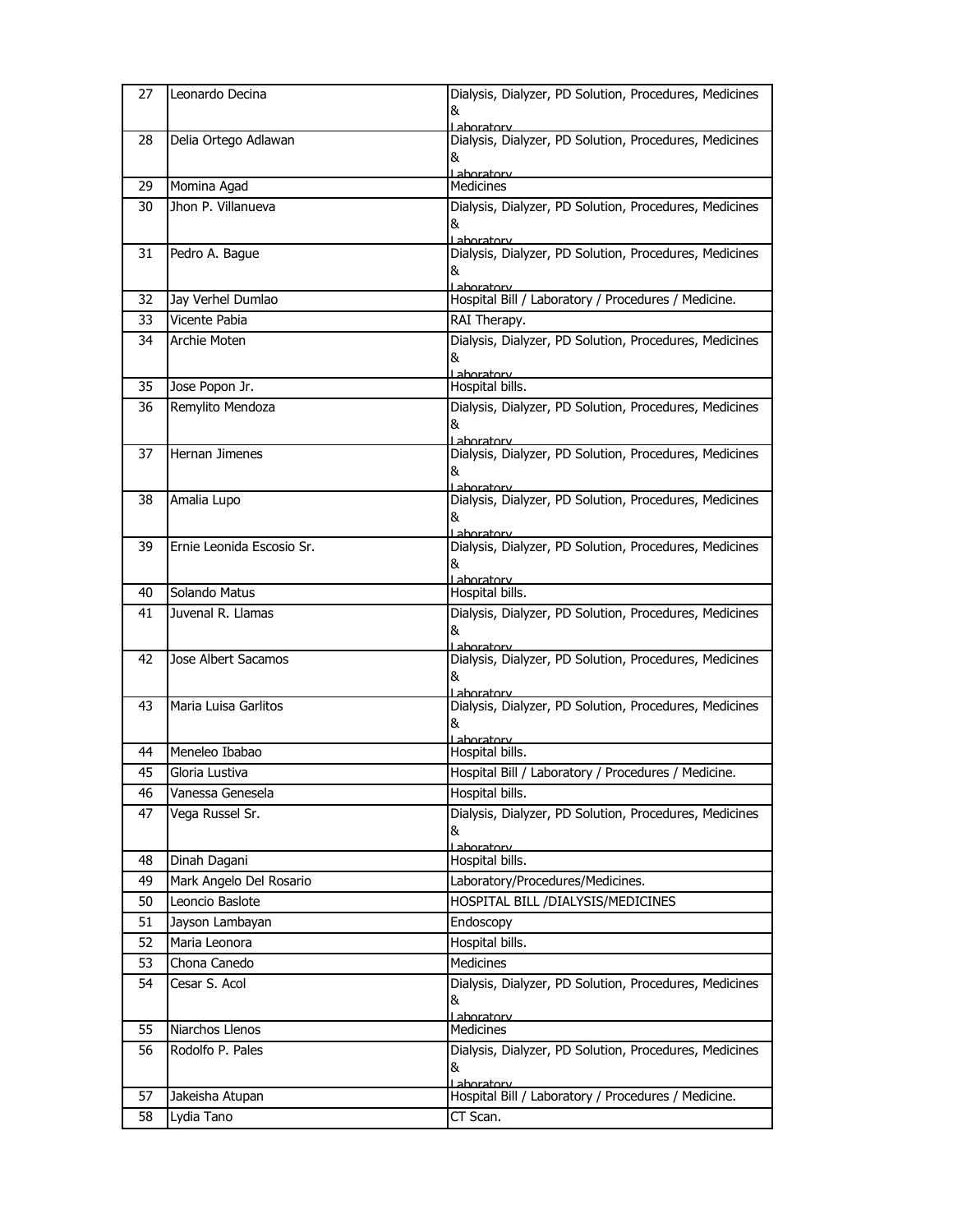| 59 | Josephine Paradas       | Dialysis, Dialyzer, PD Solution, Procedures, Medicines<br>&<br>Lahoratory           |
|----|-------------------------|-------------------------------------------------------------------------------------|
| 60 | Ludivina Torrefiel      | Hospital Bill / Laboratory / Procedures / Medicine.                                 |
| 61 | Eric Emphasis           | Dialysis, Dialyzer, PD Solution, Procedures, Medicines<br>&<br>Laboratory           |
| 62 | Lovely Magpayo          | Dialysis, Dialyzer, PD Solution, Procedures, Medicines<br>&<br>Laboratory           |
| 63 | Evelyn Te Romarate      | Dialysis, Dialyzer, PD Solution, Procedures, Medicines<br>&<br><u>I ahoratory –</u> |
| 64 | Marilou Relator         | Chemotherapy & Medicines                                                            |
| 65 | Adelaido Avila Bernales | Dialysis, Dialyzer, PD Solution, Procedures, Medicines<br>&<br>Laboratory           |
| 66 | Evelyn Suaring          | Dialysis, Dialyzer, PD Solution, Procedures, Medicines<br>&<br>Lahoratory           |
| 67 | Luis M. Bonaobra Sr.    | Dialysis, Dialyzer, PD Solution, Procedures, Medicines<br>&<br>Laboratory           |
| 68 | Sunshine Tubalado       | Dialysis, Dialyzer, PD Solution, Procedures, Medicines<br>&<br>l ahoratory          |
| 69 | Juanito Mapanao         | Dialysis, Dialyzer, PD Solution, Procedures, Medicines<br>&<br>Laboratory           |
| 70 | Agnes Bagaforo          | Dialysis, Dialyzer, PD Solution, Procedures, Medicines<br>&<br>Laboratory           |
| 71 | Annabelle Penol         | Radiotherapy                                                                        |
| 72 | Rosemarie Alfaro        | Dialysis, Dialyzer, PD Solution, Procedures, Medicines<br>&<br>Laboratory           |
| 73 | Mario Delos Reyes       | Medicines                                                                           |
| 74 | Alilie Aguado           | Dialysis, Dialyzer, PD Solution, Procedures, Medicines<br>&<br>Laboratory           |
| 75 | Labrador Camunggay      | CT Scan.                                                                            |
| 76 | Pepe Maasim Jr.         | Dialysis, Dialyzer, PD Solution, Procedures, Medicines<br>&<br><u>l aboratorv</u>   |
| 77 | <b>Esperidion Avila</b> | Dialysis, Dialyzer, PD Solution, Procedures, Medicines<br>&<br>Laboratory           |
| 78 | Jesusima Cirunay        | Dialysis, Dialyzer, PD Solution, Procedures, Medicines<br>&<br><u>l aboratorv</u>   |
| 79 | Emelita Mendoza         | Dialysis, Dialyzer, PD Solution, Procedures, Medicines<br>&<br>Laboratory           |
| 80 | Edgardo Salido          | Dialysis, Dialyzer, PD Solution, Procedures, Medicines<br>&<br>Laboratorv           |
| 81 | Romayna Compania        | Dialysis, Dialyzer, PD Solution, Procedures, Medicines<br>&<br>Laboratory           |
| 82 | Sandie Simpol           | Dialysis, Dialyzer, PD Solution, Procedures, Medicines<br>&<br>Laboratory           |
| 83 | Gemma Eupena Tuan       | Dialysis, Dialyzer, PD Solution, Procedures, Medicines<br>&<br><u>Laboratorv</u>    |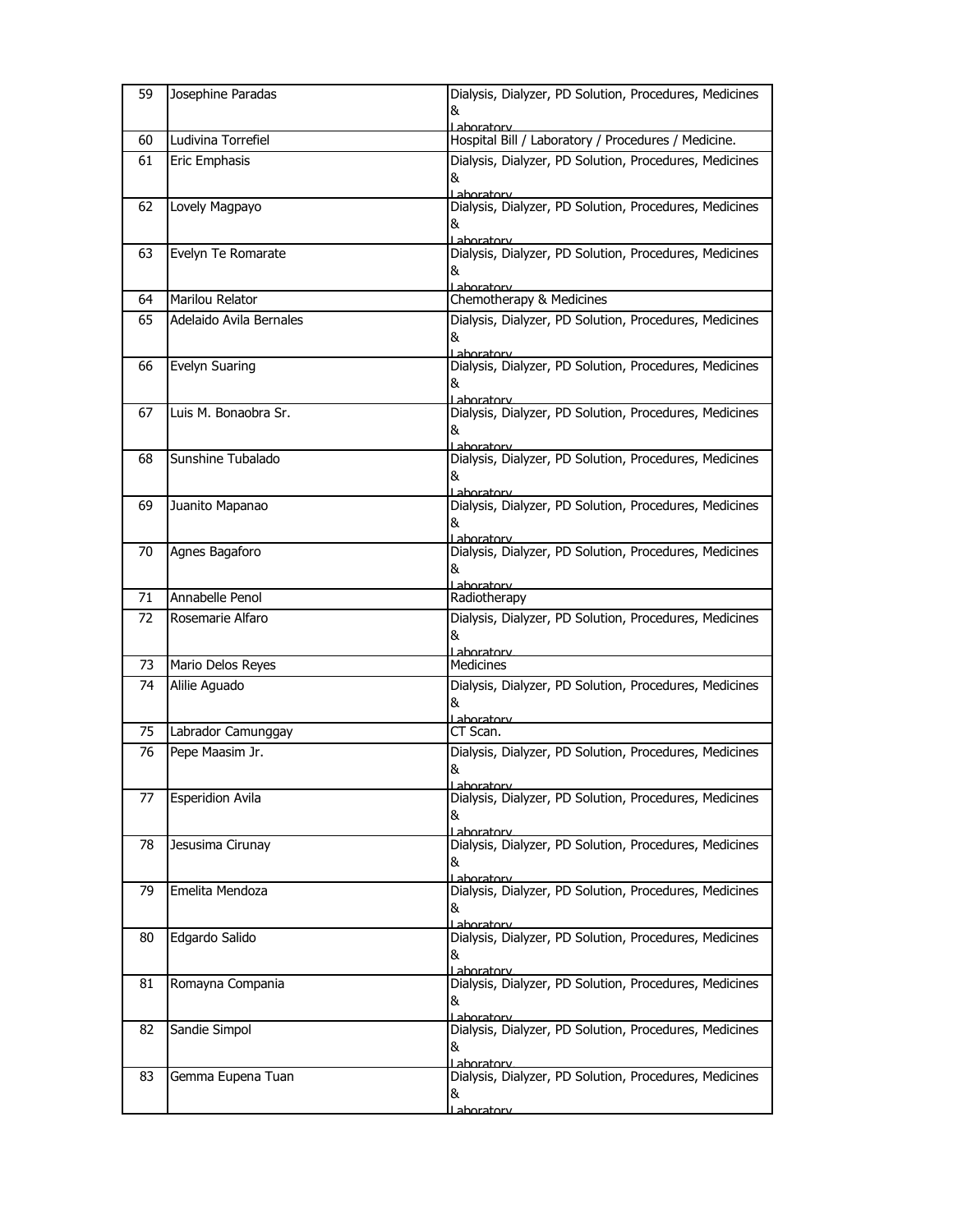| 84  | Adelaida Crusim              | Hospital bills.                                                      |
|-----|------------------------------|----------------------------------------------------------------------|
| 85  | Arneil Uy                    | Dialysis, Dialyzer, PD Solution, Procedures, Medicines               |
|     |                              | &                                                                    |
|     |                              | Laboratory                                                           |
| 86  | Gaudioso Espina              | Dialysis, Dialyzer, PD Solution, Procedures, Medicines<br>&          |
|     |                              | Laboratory                                                           |
| 87  | Juanito Abatayo Balbuena Sr. | Dialysis, Dialyzer, PD Solution, Procedures, Medicines               |
|     |                              | &                                                                    |
|     |                              | Lahoratory                                                           |
| 88  | John Paul Labores            | Dialysis, Dialyzer, PD Solution, Procedures, Medicines               |
|     |                              | &<br>Laboratory                                                      |
| 89  | Rhabbert Ryan C. Rosaroso    | Dialysis, Dialyzer, PD Solution, Procedures, Medicines               |
|     |                              | &                                                                    |
|     |                              | aboratory                                                            |
| 90  | Cheryll Peladas              | Dialysis, Dialyzer, PD Solution, Procedures, Medicines               |
|     |                              | &<br><u>l aboratory</u>                                              |
| 91  | Yolanda Lumapas Montano      | Laboratory/Procedures/Medicines.                                     |
| 92  | Elsa Labura                  | Dialysis, Dialyzer, PD Solution, Procedures, Medicines               |
|     |                              | &                                                                    |
|     |                              | Laboratory                                                           |
| 93  | John Resny Burgos            | Dialysis, Dialyzer, PD Solution, Procedures, Medicines               |
|     |                              | &                                                                    |
| 94  | Mabelle Barinan              | Lahoratory<br>Dialysis, Dialyzer, PD Solution, Procedures, Medicines |
|     |                              | &                                                                    |
|     |                              | Laboratory                                                           |
| 95  | Editha Salas Espenoza        | Dialysis, Dialyzer, PD Solution, Procedures, Medicines               |
|     |                              | &                                                                    |
| 96  | Marilyn Escamis              | Laboratorv<br>Dialysis, Dialyzer, PD Solution, Procedures, Medicines |
|     |                              | &                                                                    |
|     |                              | Laboratory                                                           |
| 97  | Marjhun S. Pabitin           | Dialysis, Dialyzer, PD Solution, Procedures, Medicines               |
|     |                              | &                                                                    |
| 98  | Elizabeth Alegado            | <u>l aboratory</u><br>Chemotherapy & Medicines                       |
| 99  | Kent Joshua Namata           | Hospital Bill/Operation.                                             |
| 100 | Louigie Lui                  | Dialysis, Dialyzer, PD Solution, Procedures, Medicines               |
|     |                              | &                                                                    |
|     |                              | <u>l ahoratorv</u>                                                   |
| 101 | Jailen Paul                  | MRI.                                                                 |
| 102 | Eliza Andoy                  | Laboratory/Procedures/Medicines.                                     |
| 103 | Jesus Cataritas              | Dialysis, Dialyzer, PD Solution, Procedures, Medicines               |
|     |                              | &                                                                    |
|     |                              | Laboratory                                                           |
| 104 | Jonathan Aniel               | Dialysis, Dialyzer, PD Solution, Procedures, Medicines               |
|     |                              | &                                                                    |
| 105 | Gregorio Pantojan            | Laboratory<br>Dialysis, Dialyzer, PD Solution, Procedures, Medicines |
|     |                              | &                                                                    |
|     |                              | l aboratory                                                          |
| 106 | Mary Jane Orihuela           | Dialysis, Dialyzer, PD Solution, Procedures, Medicines               |
|     |                              | &                                                                    |
| 107 | Jesreel Pedrosa              | Lahoratory<br>Hospital bills / Medicines.                            |
| 108 | Janice Ibahay                | Dialysis, Dialyzer, PD Solution, Procedures, Medicines               |
|     |                              | &                                                                    |
|     |                              | Laboratory                                                           |
| 109 | Alemar Divinagracia          | Dialysis, Dialyzer, PD Solution, Procedures, Medicines               |
|     |                              | &                                                                    |
|     |                              | Laboratory                                                           |
| 110 | <b>Felix Gales</b>           | Laboratory/Procedures/Medicines.                                     |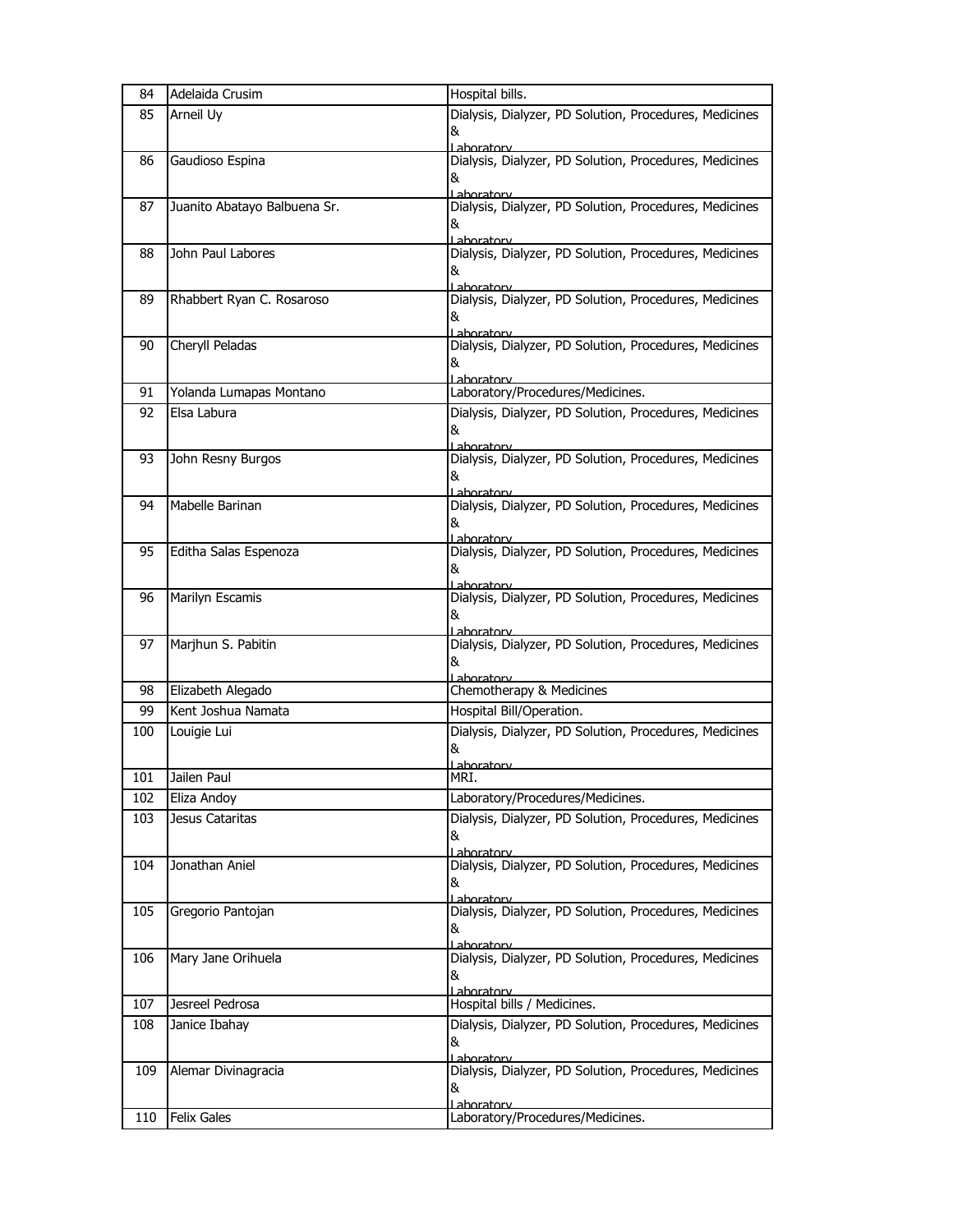| 111 | Wenefredo Padilla          | Laboratory/Procedures/Medicines.                                                  |
|-----|----------------------------|-----------------------------------------------------------------------------------|
| 112 | Lida Espinosa              | Hospital bills.                                                                   |
| 113 | Marpol Guinsod             | Laboratory/Procedures/Medicines.                                                  |
| 114 | Jesusima Cirunay           | Dialysis, Dialyzer, PD Solution, Procedures, Medicines<br>&<br>Laboratory         |
| 115 | Prisila Miranda            | Laboratory/Procedures/Medicines.                                                  |
| 116 | Jonathan Anggong           | MRI.                                                                              |
| 117 | Anacel Dalucanog           | Hospital Bill / Laboratory / Procedures / Medicine.                               |
| 118 | Rodrigo Librando           | Dialysis, Dialyzer, PD Solution, Procedures, Medicines<br>&<br>Laboratory         |
| 119 | Marc Louie Pacana          | Laboratory/Procedures/Medicines.                                                  |
| 120 | Mary Cheryl Loor           | CTSCAN AND MEDICINE.                                                              |
| 121 | Gloria Sasi                | Dialysis, Dialyzer, PD Solution, Procedures, Medicines<br>&<br>Lahoratory         |
| 122 | Kuh Torregosa              | Dialysis, Dialyzer, PD Solution, Procedures, Medicines<br>&<br>Laboratory         |
| 123 | Alan Quisay                | Dialysis, Dialyzer, PD Solution, Procedures, Medicines<br>&<br>Laboratory         |
| 124 | Ryan Salazar               | Hospital bills.                                                                   |
| 125 | Livie Baguio               | Dialysis, Dialyzer, PD Solution, Procedures, Medicines<br>&<br>Laboratory         |
| 126 | Hernane Yana Bustamante    | Dialysis, Dialyzer, PD Solution, Procedures, Medicines<br>&<br>Laboratory         |
| 127 | James Paul Salvador        | Hospital bills.                                                                   |
| 128 | Jovefil Marc Garcia Jr.    | Hospital bills.                                                                   |
| 129 | <b>Hernand Consolacion</b> | Dialysis, Dialyzer, PD Solution, Procedures, Medicines<br>&<br>Laboratory         |
| 130 | Jessica Lebaste            | Dialysis, Dialyzer, PD Solution, Procedures, Medicines<br>&<br>Laboratory         |
| 131 | Ma. Laline                 | Dialysis, Dialyzer, PD Solution, Procedures, Medicines<br>&<br><u>l ahoratorv</u> |
|     | 132 Emily Dapudong         | Hospital bills.                                                                   |
| 133 | Casiano Tubal              | Dialysis, Dialyzer, PD Solution, Procedures, Medicines<br>&<br>Lahoratory         |
| 134 | Richel Argota              | Hospital bills.                                                                   |
| 135 | Terry B. Felicilda         | Dialysis, Dialyzer, PD Solution, Procedures, Medicines<br>&<br>Laboratory         |
| 136 | Igmedio B. Barlosca        | Dialysis, Dialyzer, PD Solution, Procedures, Medicines<br>&<br>Lahoratory         |
| 137 | Harold Mujal               | Dialysis, Dialyzer, PD Solution, Procedures, Medicines<br>&<br>Lahoratory         |
| 138 | Roxil Jabagat              | Dialysis, Dialyzer, PD Solution, Procedures, Medicines<br>&<br>Laboratory         |
| 139 | Rodolfo Quicoy             | Hospital bills.                                                                   |
| 140 | Rene Jeremiah Yucamco      | Hospital bills.                                                                   |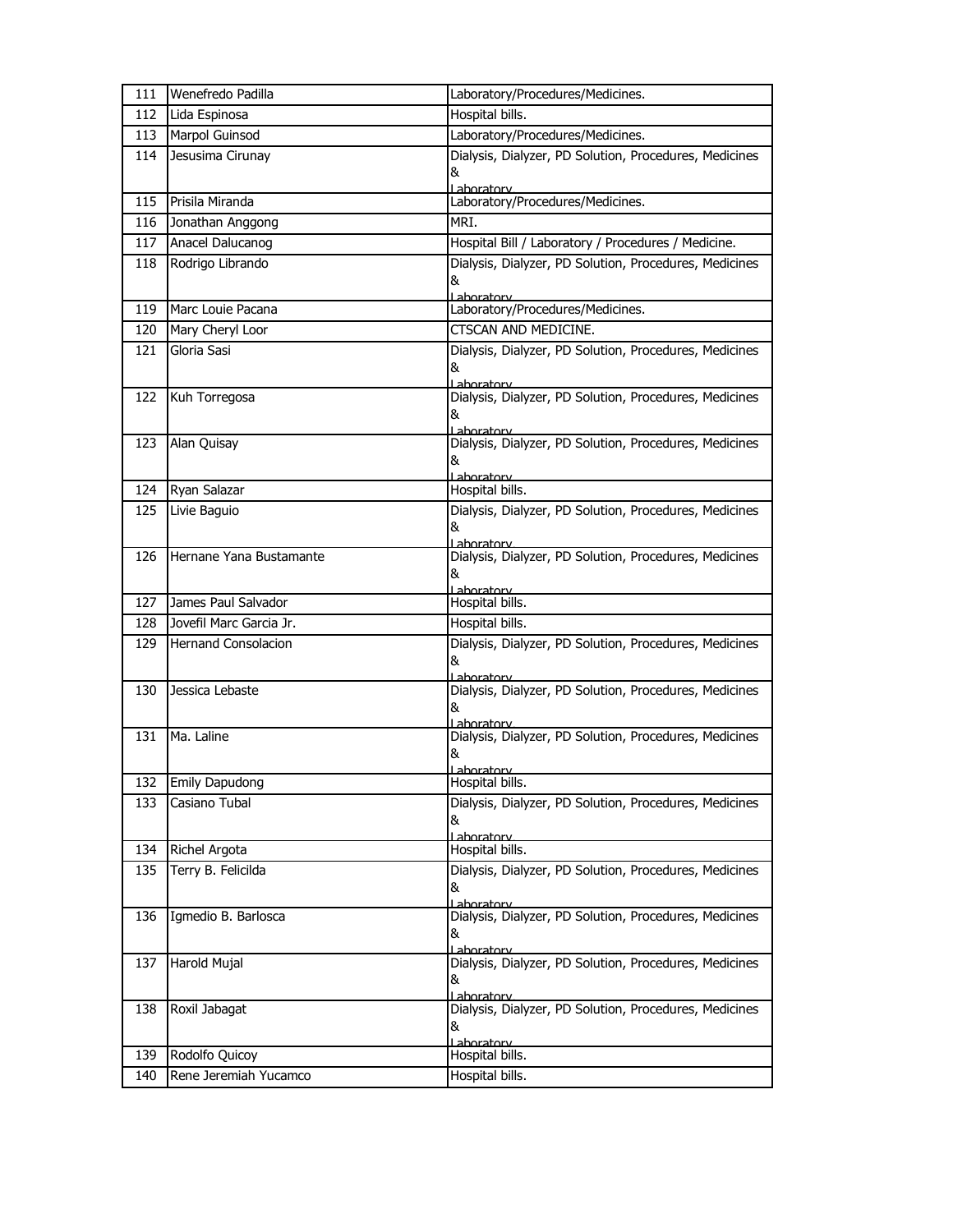| 141 | Walter M. Ga-as                 | Dialysis, Dialyzer, PD Solution, Procedures, Medicines<br>&                             |
|-----|---------------------------------|-----------------------------------------------------------------------------------------|
|     |                                 | Laboratory                                                                              |
| 142 | George C. Catague               | Dialysis, Dialyzer, PD Solution, Procedures, Medicines<br>&<br>Laboratory               |
| 143 | Mildred Mahilum                 | Dialysis, Dialyzer, PD Solution, Procedures, Medicines<br>&                             |
| 144 | Mario Encallado                 | Laboratory<br>Dialysis, Dialyzer, PD Solution, Procedures, Medicines<br>&               |
| 145 | Arthur Ernest Demafeliz Palacio | Laboratory<br>Dialysis, Dialyzer, PD Solution, Procedures, Medicines<br>&<br>Laboratory |
| 146 | Miguel Brieta Sr.               | Dialysis, Dialyzer, PD Solution, Procedures, Medicines<br>&<br>Laboratory               |
| 147 | Pinky Rose W. Condes            | Dialysis, Dialyzer, PD Solution, Procedures, Medicines<br>&<br>Laboratory               |
| 148 | Ma. Wilnarose Sazon Palacio     | Dialysis, Dialyzer, PD Solution, Procedures, Medicines<br>&<br>l aboratory              |
| 149 | Ernesto Jala Pamaylaon          | Dialysis, Dialyzer, PD Solution, Procedures, Medicines<br>&<br>Laboratory               |
| 150 | Joelito Polinar                 | Dialysis, Dialyzer, PD Solution, Procedures, Medicines<br>&                             |
| 151 | Ricardo Cagang Sr.              | Laboratory<br>Dialysis, Dialyzer, PD Solution, Procedures, Medicines<br>&               |
| 152 | Angel J. Guerva Jr.             | Laboratorv<br>Dialysis, Dialyzer, PD Solution, Procedures, Medicines<br>&<br>Laboratory |
| 153 | Juvelyn Ranara                  | Dialysis, Dialyzer, PD Solution, Procedures, Medicines<br>&<br>Laboratory               |
| 154 | Emedita Secuya                  | Radiotherapy                                                                            |
| 155 | Mary Ann Rulona                 | Hospital bills.                                                                         |
| 156 | Maria Alvarez                   | Dialysis, Dialyzer, PD Solution, Procedures, Medicines<br>&<br>aboratory                |
| 157 | <b>Noriel Robles</b>            | Dialysis, Dialyzer, PD Solution, Procedures, Medicines<br>&<br>l aboratory              |
| 158 | Silveriano Bustamante           | Hospital bills.                                                                         |
| 159 | Cheryl Rose Quirido             | Radiotherapy                                                                            |
| 160 | Conchita Mahusay                | Dialysis, Dialyzer, PD Solution, Procedures, Medicines<br>&<br>Laboratory               |
| 161 | Romy Miranda                    | Dialysis, Dialyzer, PD Solution, Procedures, Medicines<br>&<br>l ahoratory              |
| 162 | Thelma Amandog Cabel            | Dialysis, Dialyzer, PD Solution, Procedures, Medicines<br>&<br>Laboratory               |
| 163 | Genesis Que                     | Dialysis, Dialyzer, PD Solution, Procedures, Medicines<br>&<br>Laboratory               |
| 164 | Romel Nitafan                   | Dialysis, Dialyzer, PD Solution, Procedures, Medicines<br>&<br>Laboratorv               |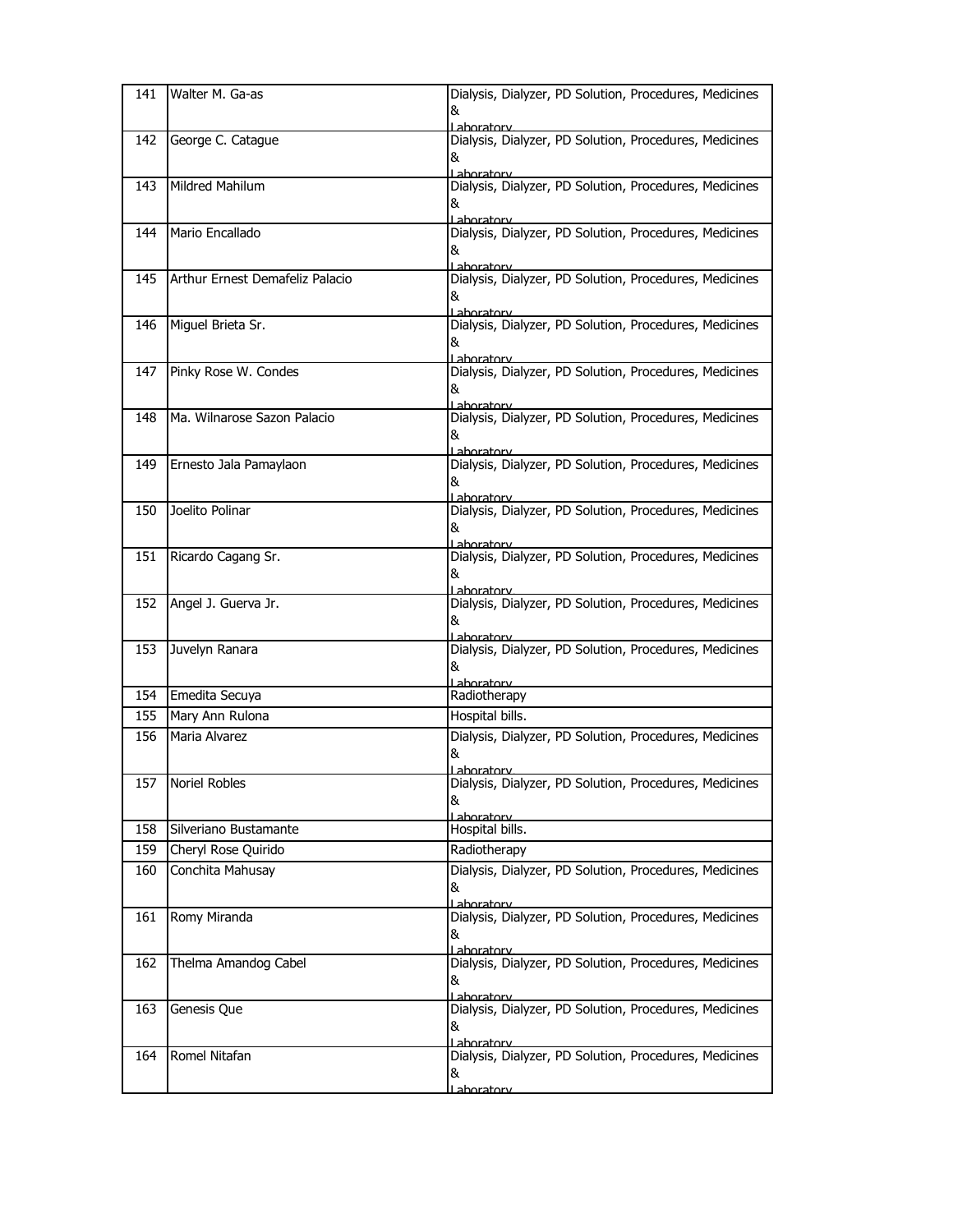| 165 | Roberto Dumacon Alejandro | Dialysis, Dialyzer, PD Solution, Procedures, Medicines<br>&<br>Lahoratory         |
|-----|---------------------------|-----------------------------------------------------------------------------------|
| 166 | Valient Gumapo            | Dialysis, Dialyzer, PD Solution, Procedures, Medicines<br>&<br>I aboratory        |
| 167 | Abrosio De Leon           | Dialysis, Dialyzer, PD Solution, Procedures, Medicines<br>&<br>Laboratory         |
| 168 | Ariel Corsiga             | Hospital bills.                                                                   |
| 169 | Arsenio Biliran           | Dialysis, Dialyzer, PD Solution, Procedures, Medicines<br>&<br>Laboratory         |
| 170 | Ronnie Santander          | Dialysis, Dialyzer, PD Solution, Procedures, Medicines<br>&<br>Laboratory         |
| 171 | Helenita Castillo Dasig   | Dialysis, Dialyzer, PD Solution, Procedures, Medicines<br>&<br>Lahoratory         |
| 172 | Martin Locario            | Dialysis, Dialyzer, PD Solution, Procedures, Medicines<br>&<br>Laboratory         |
| 173 | <b>Gualbert Suarez</b>    | Dialysis, Dialyzer, PD Solution, Procedures, Medicines<br>&<br>Laboratory         |
| 174 | Dominador Oliver Tejano   | Dialysis, Dialyzer, PD Solution, Procedures, Medicines<br>&<br>Laboratory         |
| 175 | Gregorio Policher         | Dialysis, Dialyzer, PD Solution, Procedures, Medicines<br>&<br>l aboratory        |
| 176 | Raquel B. Allawan         | Dialysis, Dialyzer, PD Solution, Procedures, Medicines<br>&<br>Laboratory         |
| 177 | Mike Jeorge               | OPERATION/HOSPITAL BILLS                                                          |
| 178 | Gerolanni Mano            | Dialysis, Dialyzer, PD Solution, Procedures, Medicines<br>&<br>l ahoratorv        |
| 179 | Emalyn Garrido            | Dialysis, Dialyzer, PD Solution, Procedures, Medicines<br>&<br>Laboratory         |
| 180 | Ana Lagod                 | Dialysis, Dialyzer, PD Solution, Procedures, Medicines<br>&<br><u>l aboratorv</u> |
| 181 | Elman Nunes               | Dialysis, Dialyzer, PD Solution, Procedures, Medicines<br>&<br>I aboratory        |
| 182 | Pacita Bacus Gelicana     | Dialysis, Dialyzer, PD Solution, Procedures, Medicines<br>&<br>Laboratory         |
| 183 | Virginia Marasigan        | Medicines                                                                         |
| 184 | Rogel Babula De Los Reyes | Dialysis, Dialyzer, PD Solution, Procedures, Medicines<br>&<br>Lahoratory         |
| 185 | Marjorie Formentera       | Dialysis, Dialyzer, PD Solution, Procedures, Medicines<br>&<br>I aboratory        |
| 186 | Ronald Libot              | Dialysis, Dialyzer, PD Solution, Procedures, Medicines<br>&<br>Laboratory         |
| 187 | Jessylle Mauresn Aman     | Hospital bills.                                                                   |
| 188 | Bernardino Ocampo Gacho   | Dialysis, Dialyzer, PD Solution, Procedures, Medicines<br>&<br><u>Laboratory</u>  |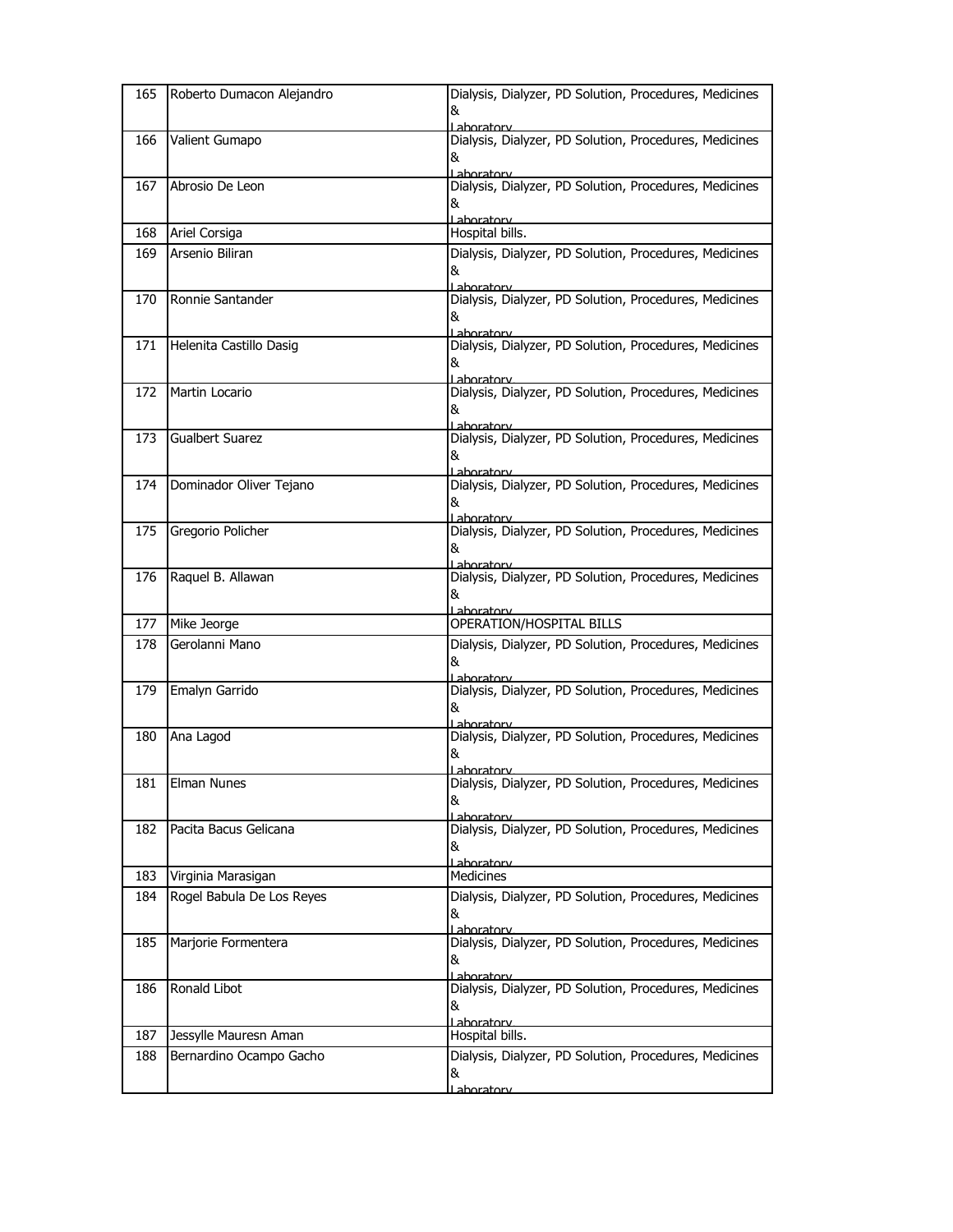| 189 | Charito Cabaltera    | Dialysis, Dialyzer, PD Solution, Procedures, Medicines               |
|-----|----------------------|----------------------------------------------------------------------|
|     |                      | &                                                                    |
| 190 | Marlon Bantilan      | ahoratory<br>Dialysis, Dialyzer, PD Solution, Procedures, Medicines  |
|     |                      | &                                                                    |
|     |                      | Laboratory                                                           |
| 191 | Richelle Pantonial   | Hospital bills.                                                      |
| 192 | Joel Gan             | Dialysis, Dialyzer, PD Solution, Procedures, Medicines               |
|     |                      | &                                                                    |
| 193 | Roger Robin Cantero  | Laboratory<br>Dialysis, Dialyzer, PD Solution, Procedures, Medicines |
|     |                      | &                                                                    |
|     |                      | Lahoratory                                                           |
| 194 | Rex Y. Cuario        | Dialysis, Dialyzer, PD Solution, Procedures, Medicines<br>&          |
|     |                      | Laboratory                                                           |
| 195 | Ricky Taguding       | Hospital bills.                                                      |
| 196 | Domingo Amancio      | Dialysis, Dialyzer, PD Solution, Procedures, Medicines               |
|     |                      | &                                                                    |
| 197 | <b>Roland Monhit</b> | Lahoratory<br>Dialysis, Dialyzer, PD Solution, Procedures, Medicines |
|     |                      | &                                                                    |
|     |                      | l aboratory                                                          |
| 198 | <b>Beverly Catao</b> | Dialysis, Dialyzer, PD Solution, Procedures, Medicines               |
|     |                      | &<br>Laboratorv                                                      |
| 199 | Mae Emeriza R. Caroz | Dialysis, Dialyzer, PD Solution, Procedures, Medicines               |
|     |                      | &                                                                    |
|     |                      | Laboratory                                                           |
| 200 | Jerome Labuyo        | OPERATION/HOSPITAL BILLS                                             |
| 201 | Marites Barangai     | Laboratory/Procedures/Medicines.                                     |
| 202 | Joel Goco            | Dialysis, Dialyzer, PD Solution, Procedures, Medicines               |
|     |                      | &<br>Laboratorv                                                      |
| 203 | Junilyn Pahit        | Dialysis, Dialyzer, PD Solution, Procedures, Medicines               |
|     |                      | &                                                                    |
| 204 | Nena Roa             | Lahoratory<br>Hospital Bill / Laboratory / Procedures / Medicine.    |
| 205 | Reynaldo Montero     | Dialysis, Dialyzer, PD Solution, Procedures, Medicines               |
|     |                      | &                                                                    |
|     |                      | Laboratory                                                           |
| 206 | Elizabeth Lampute    | Dialysis, Dialyzer, PD Solution, Procedures, Medicines               |
|     |                      | &<br><u>Laboratory</u>                                               |
| 207 | Adelaida Abrea       | Dialysis, Dialyzer, PD Solution, Procedures, Medicines               |
|     |                      | &                                                                    |
| 208 | Grace Sayson         | Laboratory<br>Dialysis, Dialyzer, PD Solution, Procedures, Medicines |
|     |                      | &                                                                    |
|     |                      |                                                                      |
| 209 |                      | Lahoratory                                                           |
|     | Marilou A. Millan    | Dialysis, Dialyzer, PD Solution, Procedures, Medicines               |
|     |                      | &                                                                    |
| 210 | Paulina Tee          | Laboratory<br>Treatment and Laboratory                               |
| 211 | Celedonio Lumen      |                                                                      |
|     |                      | Dialysis, Dialyzer, PD Solution, Procedures, Medicines<br>&          |
|     |                      | <u>Lahoratory</u>                                                    |
| 212 | Romie Sison          | Dialysis, Dialyzer, PD Solution, Procedures, Medicines               |
|     |                      | &<br>Laboratory                                                      |
| 213 | Carmen Anib          | Dialysis, Dialyzer, PD Solution, Procedures, Medicines               |
|     |                      | &<br><u>l aboratorv</u>                                              |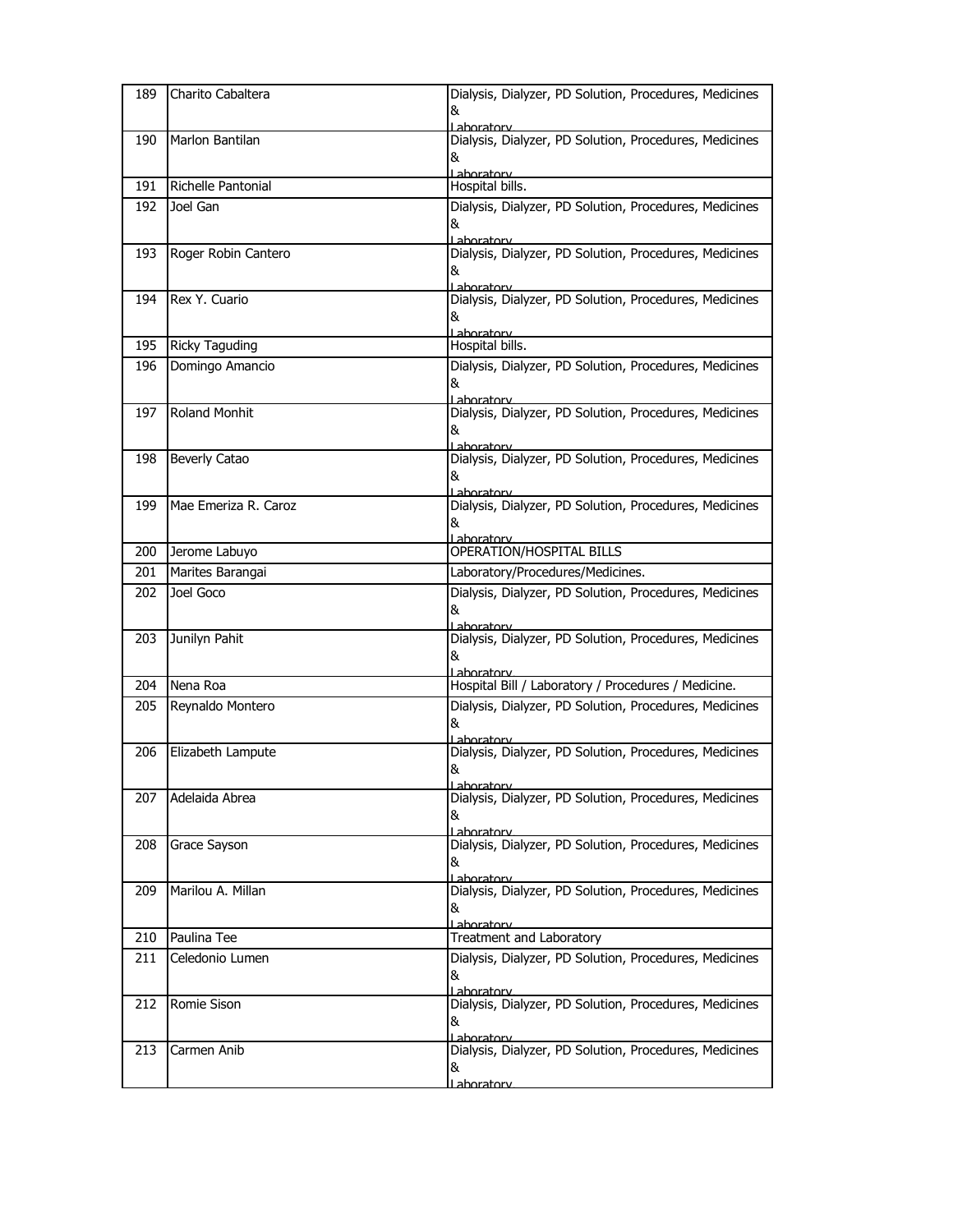| 214 | Ferdinand Camporedondo         | Dialysis, Dialyzer, PD Solution, Procedures, Medicines<br>&<br>ahoratory                                                            |
|-----|--------------------------------|-------------------------------------------------------------------------------------------------------------------------------------|
| 215 | Alfredo Abendano               | Dialysis, Dialyzer, PD Solution, Procedures, Medicines<br>&<br>Laboratory                                                           |
| 216 | Jerry Austria                  | Hospital bills.                                                                                                                     |
| 217 | Norudin Mandaragon             | Dialysis, Dialyzer, PD Solution, Procedures, Medicines<br>&<br>Lahoratory                                                           |
| 218 | Neri Padong                    | Dialysis, Dialyzer, PD Solution, Procedures, Medicines<br>&<br>Laboratory                                                           |
| 219 | Rubilyn Verdan                 | CT Scan.                                                                                                                            |
| 220 | Salomia Geldore                | Dialysis, Dialyzer, PD Solution, Procedures, Medicines<br>&<br>Laboratory                                                           |
| 221 | Gilda Tumampo Heruela          | Dialysis, Dialyzer, PD Solution, Procedures, Medicines<br>&<br>Laboratory                                                           |
| 222 | David Alvez                    | Dialysis, Dialyzer, PD Solution, Procedures, Medicines<br>&<br>Laboratory                                                           |
| 223 | Reynaldo Tambogan              | Dialysis, Dialyzer, PD Solution, Procedures, Medicines<br>&<br>Laboratory                                                           |
| 224 | Gretchene Bayan                | Dialysis, Dialyzer, PD Solution, Procedures, Medicines<br>&<br>Laboratory                                                           |
| 225 | Lovely May Castillo            | Dialysis, Dialyzer, PD Solution, Procedures, Medicines<br>&<br>Laboratory                                                           |
| 226 | Aiza Pagas                     | Hospital bills.                                                                                                                     |
| 227 | Cecilia Mabon                  | Radiotherapy                                                                                                                        |
|     |                                |                                                                                                                                     |
| 228 | Vilma L. Palniman              | Dialysis, Dialyzer, PD Solution, Procedures, Medicines<br>&<br>Laboratory                                                           |
| 229 | Maria Theresa Rodriguez Tomesa | Dialysis, Dialyzer, PD Solution, Procedures, Medicines<br>&<br>Laboratory                                                           |
| 230 | Samuel Dadulo                  | Dialysis, Dialyzer, PD Solution, Procedures, Medicines<br>&                                                                         |
|     | 231 Lota Marmol                | <u>l aboratorv.</u><br>Dialysis, Dialyzer, PD Solution, Procedures, Medicines<br>&                                                  |
| 232 | John Philip Lu                 | Laboratory<br>Dialysis, Dialyzer, PD Solution, Procedures, Medicines<br>&                                                           |
| 233 | Erwin Rodriguez                | Laboratorv<br>Dialysis, Dialyzer, PD Solution, Procedures, Medicines<br>&                                                           |
| 234 | Egardo Zafra                   | Lahoratory<br>Dialysis, Dialyzer, PD Solution, Procedures, Medicines<br>&<br>Lahoratorv                                             |
| 235 | Jenette Aranas                 | Dialysis, Dialyzer, PD Solution, Procedures, Medicines<br>&<br>Laboratory                                                           |
| 236 | Rey Jay Decio                  | Dialysis, Dialyzer, PD Solution, Procedures, Medicines<br>&<br>Laboratorv<br>Dialysis, Dialyzer, PD Solution, Procedures, Medicines |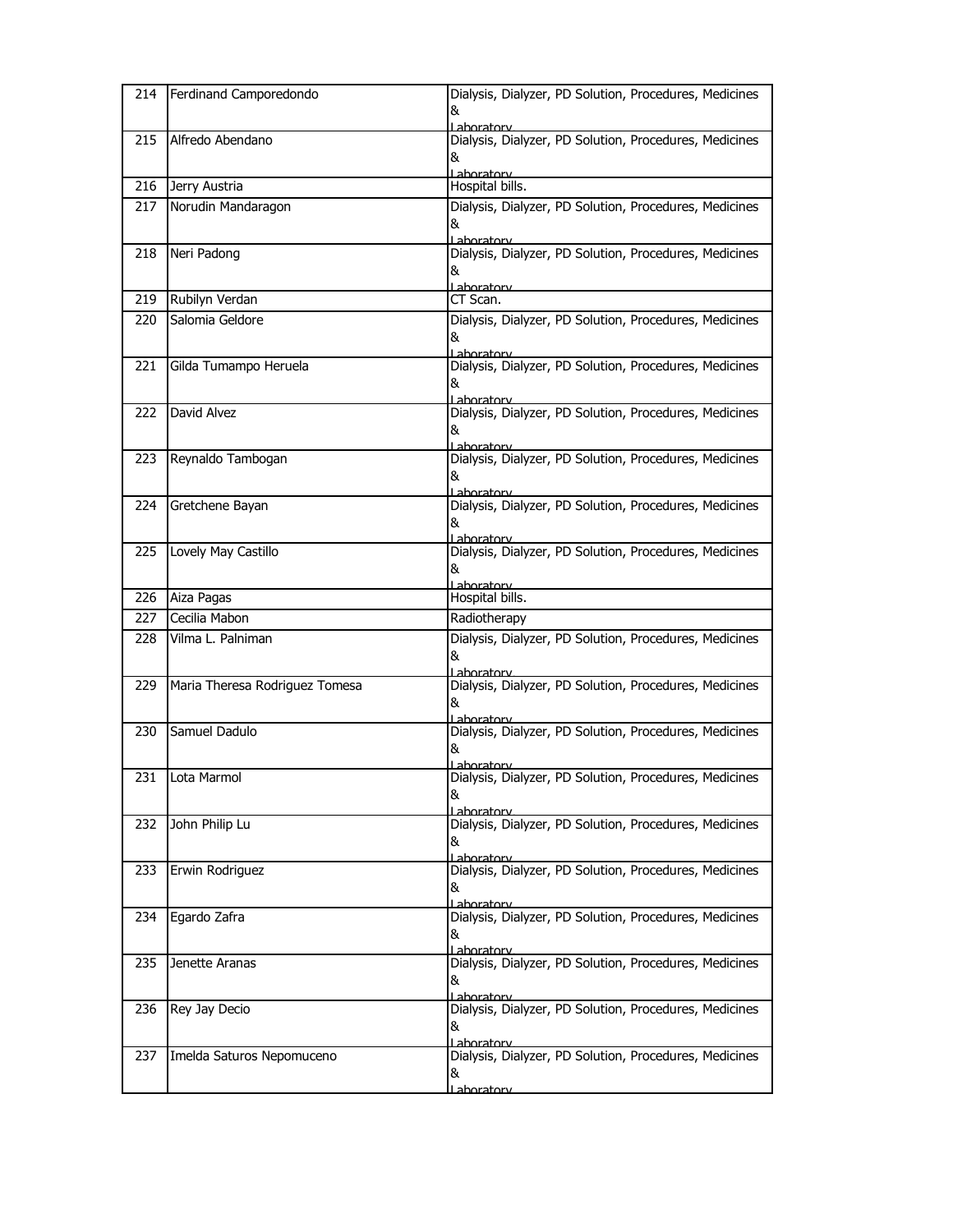| 238 | Crisolindo M. Penales      | Dialysis, Dialyzer, PD Solution, Procedures, Medicines                |
|-----|----------------------------|-----------------------------------------------------------------------|
|     |                            | &                                                                     |
|     |                            | Lahoratory<br>Dialysis, Dialyzer, PD Solution, Procedures, Medicines  |
| 239 | Felicitas Gamo             | &                                                                     |
| 240 | Rodolfo Carlos Jr.         | Laboratory<br>Dialysis, Dialyzer, PD Solution, Procedures, Medicines  |
|     |                            | &                                                                     |
| 241 | Brendan C. Mejala          | Laboratory<br>Dialysis, Dialyzer, PD Solution, Procedures, Medicines  |
|     |                            | &                                                                     |
| 242 | Leon Castanares            | Laboratory<br>Radiotherapy                                            |
| 243 | Roberto Patrona            | Dialysis, Dialyzer, PD Solution, Procedures, Medicines                |
|     |                            | &<br>Laboratory                                                       |
| 244 | Marcelina Vinson           | Hospital bills.                                                       |
| 245 | Marissa Arambala           | Dialysis, Dialyzer, PD Solution, Procedures, Medicines                |
|     |                            | &<br>Laboratory                                                       |
| 246 | Maylyn Cayao               | Hospital Bill / Laboratory / Procedures / Medicine.                   |
| 247 | Rodolfo G. Heramil         | Dialysis, Dialyzer, PD Solution, Procedures, Medicines                |
|     |                            | &                                                                     |
|     |                            | Laboratory<br>Hospital Bill / Laboratory / Procedures / Medicine.     |
| 248 | Aijas Paque                |                                                                       |
| 249 | Marcelino Herrera          | Dialysis, Dialyzer, PD Solution, Procedures, Medicines<br>&           |
| 250 | Timoteo Cajipe Jr.         | l ahoratory<br>Dialysis, Dialyzer, PD Solution, Procedures, Medicines |
|     |                            | &                                                                     |
|     |                            | Laboratory                                                            |
| 251 | Leslie Cabunag             | Dialysis, Dialyzer, PD Solution, Procedures, Medicines                |
|     |                            | &<br>Laboratory                                                       |
| 252 | Renzi Beligore             | Hospital bills.                                                       |
| 253 | Abirin Takih Asanul        | Dialysis & Hospital Bill                                              |
| 254 | Danny Mancao               | Chemotherapy & Medicines                                              |
| 255 | Celso Barbosa              | Dialysis, Dialyzer, PD Solution, Procedures, Medicines                |
|     |                            | &<br>Lahoratory                                                       |
| 256 | Virginia L. Antimano       | Dialysis, Dialyzer, PD Solution, Procedures, Medicines                |
|     |                            | &                                                                     |
| 257 | Alex Darilay               | l ahoratorv<br>Dialysis, Dialyzer, PD Solution, Procedures, Medicines |
|     |                            | &<br>Laboratory                                                       |
| 258 | Apple Reposo               | Dialysis, Dialyzer, PD Solution, Procedures, Medicines                |
|     |                            | &                                                                     |
|     | Noel Ulysses Delada        | Laboratory<br>Hospital bills / Medicines.                             |
| 259 |                            |                                                                       |
| 260 | Penelope Lim               | Laboratory/Procedures/Medicines.                                      |
| 261 | Maria Cecilia Molina.      | Hospital Bill / Laboratory / Procedures / Medicine.                   |
| 262 | Noel Ulysses Delada        | Laboratory/Procedures/Medicines.                                      |
| 263 | Penelope P. Lim            | Laboratory/Procedures/Medicines.                                      |
|     | Maria Cecilia Molina.      | Hospital Bill / Laboratory / Procedures / Medicine.                   |
| 264 | Josefina Tayan Dela Cruz,, | Hospital Bill / Laboratory / Procedures / Medicine.                   |
| 265 | Lorenza Cometa Calanza     |                                                                       |
| 266 |                            | Hospital bills.                                                       |
| 267 | Hermenia Uyanguren         | Medicines                                                             |
| 268 | Zymond Ray Leones          | dietary/hospital bill/meds/lab.                                       |
| 269 | Kyle Baliquat              | Hospital bills.                                                       |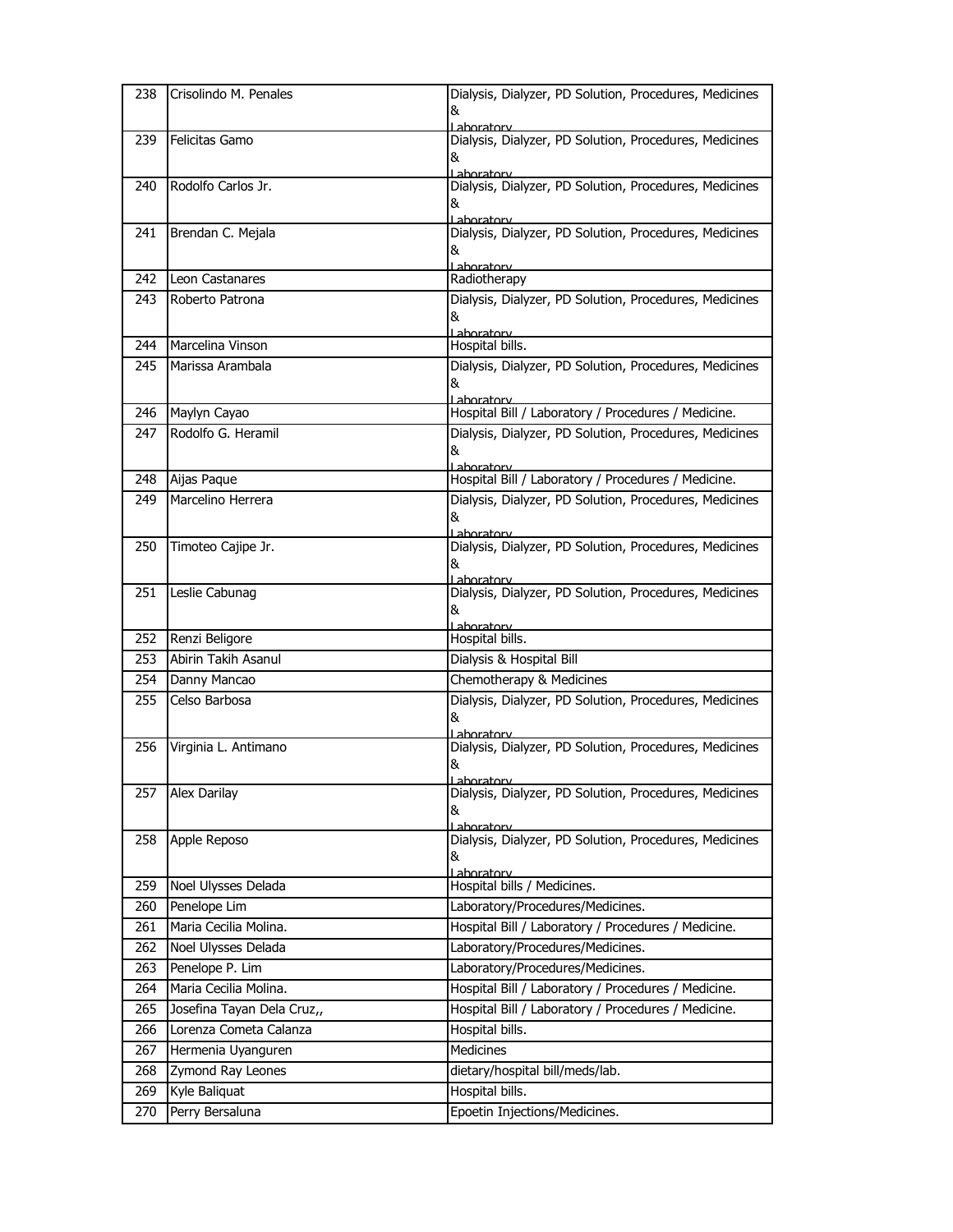| 271 | Raul Flores Jr.              | Laboratory/Procedures/Medicines.                                 |
|-----|------------------------------|------------------------------------------------------------------|
| 272 | Salvacion Dano               | Hospital bills.                                                  |
| 273 | Reuel U Piamonte             | Hospital bills.                                                  |
| 274 |                              | Operation / Hospital Bill / Medicine / Laboratory                |
|     | Susan Cabel                  | Procedure.<br>Dietary Supplement                                 |
| 275 | Rhabbert Ryan C. Rosaroso    | LAB.PROCEDURES/DIALYIS/PROCEDURES/MEDICINES                      |
| 276 | Salvacion Dano               | Hospital Bill / Laboratory / Procedures / Medicine.              |
| 277 | Andrew Dela Pena Codoy       | Chemotherapy & Medicines                                         |
| 278 | Kristine Birondo             | <b>Medicines</b>                                                 |
| 279 | Kristian Roda Molina         | Hospital bills.                                                  |
| 280 | Adriana Lanoy                | Laboratory/Procedures/Medicines.                                 |
| 281 | Djanilah Jurial              | Hospital bills.                                                  |
| 282 | <b>Irene Paderog</b>         | Radiotherapy                                                     |
| 283 | Miguelito Crame              | Hospital bills.                                                  |
| 284 | Percelito Desales            | Hospital Bill / Laboratory / Procedures / Medicine.              |
| 285 | Ruth Mangle                  | Hospital Bill / Laboratory / Procedures / Medicine.              |
| 286 | Allan Campaner               | Dialysis, Dialyzer, PD Solution, Procedures, Medicines<br>&      |
|     |                              | Laboratory                                                       |
| 287 | Chrisha Mae Terrado          | Hospital Bill / Laboratory / Procedures / Medicine.              |
| 288 | Dale Zhara Xhaunnel Quirante | Hospital bills.                                                  |
| 289 | Jenelyn Mahidanon            | Brachy Theraphy.                                                 |
| 290 | Lyndon John Mendoza          | Implant / Hospital Bill / Laboratory / Procedure /<br>Medicines. |
| 291 | <b>Marisol Gatab</b>         | Dialysis, Dialyzer, PD Solution, Procedures, Medicines<br>&      |
|     |                              | Laboratory                                                       |
| 292 | Meriam Dumuk                 | Hospital Bill / Laboratory / Procedures / Medicine.              |
| 293 | Romnick Jhon Quebic          | Hospital Bill / Laboratory / Procedures / Medicine.              |
| 294 | Rosalinda Retardo            | Hospital Bill / Laboratory / Procedures / Medicine.              |
| 295 | Udillo Baldo                 | Hospital Bill / Laboratory / Procedures / Medicine.              |
| 296 | Maylen Cabrera               | DIALYSIS/MEDICINES/HOSPITAL<br>BILLS/LAB.PROCEDURES/PROCEDURES.  |
| 297 | Rhabbert Ryan C. Rosaroso    | DIALYSIS/MEDICINES/HOSPITAL<br>BILLS/LAB.PROCEDURES/PROCEDURES.  |
| 298 | Donnel Kyle Balucan          | Hospital Bill / Laboratory / Procedures / Medicine.              |
| 299 | Ronnie Amoria                | Hospital Bill / Laboratory / Procedures / Medicine.              |
| 300 | Ann Kristel T. Agudo         | Hospital Bill / Laboratory / Procedures / Medicine.              |
| 301 | Erlinda Daquibig             | Hospital Bill / Laboratory / Procedures / Medicine.              |
| 302 | John Rey Hidalgo Ygona       | Hospital Bill / Laboratory / Procedures / Medicine.              |
| 303 | Janine Ann Jimena            | Hospital bills.                                                  |
| 304 | Mary Jane Estremos           | Hospital Bill / Laboratory / Procedures / Medicine.              |
| 305 | Maria Elena A. Endrina       | Hospital Bills/Laboratory/ Ct Scan/Medicines                     |
| 306 | Fernando Redaza              | Dialysis/Medicine.                                               |
| 307 | Noveah Kaye Ortiz            | Medicines                                                        |
| 308 | Michele Lopez                | Medicine & Laboratory                                            |
| 309 | Juanita Gacayan Pagipag      | Hospital Bill / Laboratory / Procedures / Medicine.              |
| 310 | Danilo A. Dellosa            | Hospital Bill / Laboratory / Procedures / Medicine.              |
| 311 | Julieto H. Yorong            | Hospital Bill / Laboratory / Procedures / Medicine.              |
| 312 | Jancen Joy A. Pineda         | Laboratory/Procedures/Medicines.                                 |
| 313 | Ethan Quinn Sayson           | Hospital Bill / Laboratory / Procedures / Medicine.              |
| 314 | Jean Fritzs Ramillano        | Laboratory/Procedures/Medicines.                                 |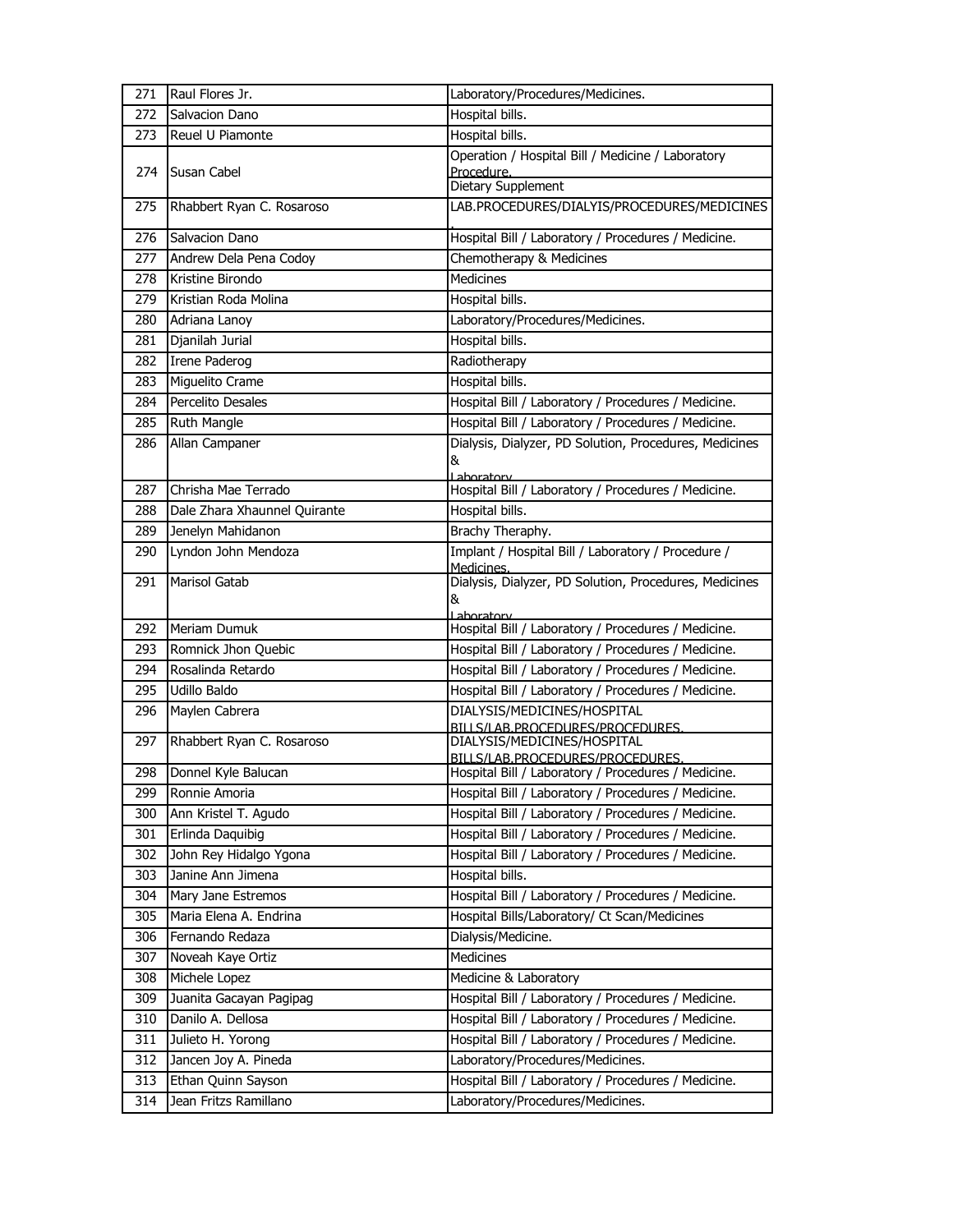| 315 | Lorina H. Pascua      | Hospital Bill / Laboratory / Procedures / Medicine. |
|-----|-----------------------|-----------------------------------------------------|
| 316 | Modesto S. Taborada   | Laboratory/Procedures/Medicines.                    |
| 317 | Nelly R. Braganza     | Hospital Bill / Laboratory / Procedures / Medicine. |
|     |                       | Dietary Supplement                                  |
| 318 | Francis Roel Dulay    | Dietary Supplement                                  |
|     |                       | Hospital Bill / Laboratory / Procedures / Medicine. |
| 319 | Udillo Baldo          | Hospital Bill / Laboratory / Procedures / Medicine. |
| 320 | Teresita Doloeras     | Epo-dialysis, Injection, Bill, Medicines.           |
| 321 | Genita Bayhon         | Hospital Bill / Laboratory / Procedures / Medicine. |
| 322 | Jessa Carbonell       | Hospital bills.                                     |
| 323 | Josephine Galdo       | EPO-Dialysis.                                       |
| 324 | Gilma Magson Cedillo  | EPO-Dialysis.                                       |
| 325 | Janeta Banez          | Chemotherapy / Medicines.                           |
| 326 | Perlita A. Estolonio  | EPO-Dialysis.                                       |
| 327 | Samin Mamoko          | EPO-Dialysis.                                       |
| 328 | Jay Gante             | EPO-Dialysis.                                       |
| 329 | Junio Madanlo         | EPO-Dialysis.                                       |
| 330 | Felipe Juegos         | Hospital bills.                                     |
| 331 | Liza Grejaldo         | EPO-Dialysis.                                       |
| 332 | Rey Baula             | EPO-Dialysis.                                       |
| 333 | Ruben Pancit          | EPO-Dialysis.                                       |
| 334 | Syde Asis             | Hospital bills.                                     |
| 335 | Ahl Ranoa             | Radiotherapy                                        |
| 336 | Analyn Panimdim       | EPO-Dialysis.                                       |
| 337 | <b>Arnold Cortez</b>  | Operation / Hospital Bill / Medicine / Laboratory   |
|     |                       | Procedure.                                          |
| 338 | Genesis Que           | Hospital Bill / Laboratory / Procedures / Medicine. |
| 339 | Janine Ann Jimena     | Hospital Bill / Laboratory / Procedures / Medicine. |
| 340 | Jerry Sartiga         | EPO-Dialysis.                                       |
| 341 | Jessiebell Bacolod    | Radiotherapy                                        |
| 342 | Jorelyn Corisis       | EPO-Dialysis.                                       |
| 343 | Josephine Espinosa    | Hospital Bill / Laboratory / Procedures / Medicine. |
| 344 | Leoncio Manito        | EPO-Dialysis.                                       |
| 345 | Lydia Rosales.,       | Hospital Bill / Laboratory / Procedures / Medicine. |
| 346 | Marlon Bulaclac       | Hospital bills.                                     |
| 347 | Angelina Anunciado    | Hospital bills.                                     |
| 348 | Nona Agang Antonio    | Operation / Hospital Bill / Medicine / Laboratory   |
| 349 | Regino Calunsag       | Procedure.<br>EPO-Dialysis.                         |
| 350 | ,jimmy Flores         | Laboratory/Procedures/Medicines.                    |
| 351 | Roland Tranquilino    | Operation / Hospital Bill / Medicine / Laboratory   |
|     |                       | Procedure.                                          |
| 352 | Antonio Pana          | EPO-Dialysis.                                       |
| 353 | Benifredo Mendoza Sr. | EPO-Dialysis.                                       |
| 354 | Evelyn Hibaler        | Medicines                                           |
| 355 | Franklin Maghanoy     | EPO-Dialysis.                                       |
| 356 | Johnny Colot          | Radiotherapy                                        |
| 357 | Joven Roque           | Hospital Bill / Laboratory / Procedures / Medicine. |
| 358 | Arman D. Japun        | EPO-Dialysis.                                       |
| 359 | Luciano Layno Jr.     | Hospital Bill / Laboratory / Procedures / Medicine. |
| 360 | Mecshease Abenoja     | Hospital Bill / Laboratory / Procedures / Medicine. |
| 361 | Esperidion Lascuna    | EPO-Dialysis.                                       |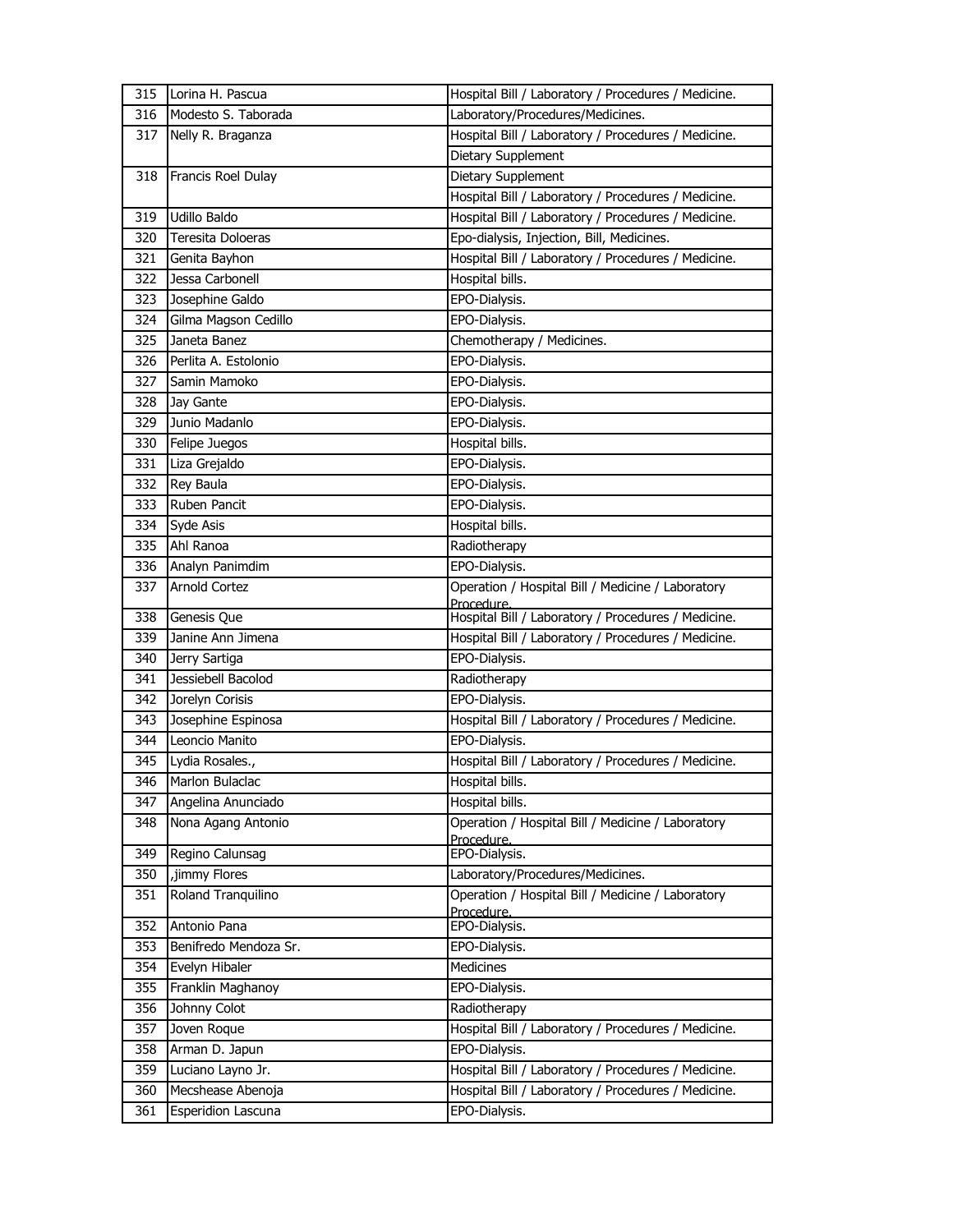| 362 | Esperidion Lascuna                  | EPO-Dialysis.                                                   |
|-----|-------------------------------------|-----------------------------------------------------------------|
| 363 | Meliden Salazar                     | Hospital Bill / Laboratory / Procedures / Medicine.             |
| 364 | Najir Adong                         | Hospital Bill / Laboratory / Procedures / Medicine.             |
| 365 | Nestor Tragura                      | Hospital Bill / Laboratory / Procedures / Medicine.             |
| 366 | Peter Francisco                     | EPO-Dialysis.                                                   |
| 367 | Camfie Tabboga                      | EPO-Dialysis.                                                   |
| 368 | Ronnie Cabuenas                     | EPO-Dialysis.                                                   |
| 369 | Alexander Lorago Ando               | Epo-dialysis, Injection, Bill, Medicines.                       |
| 370 | Salvador Lopez.,                    | Hospital Bill / Laboratory / Procedures / Medicine.             |
| 371 | Shiela Sinco                        | Epo-dialysis, Injection, Bill, Medicines.                       |
| 372 | William Chiong                      | Hospital Bill / Laboratory / Procedures / Medicine.             |
| 373 | Aileen Gono                         | Radiotherapy                                                    |
| 374 | Al-c Mondalo                        | Radiotherapy                                                    |
| 375 | Marietta Kimpo                      | Epo-dialysis, Injection, Bill, Medicines.                       |
| 376 | Bernie Matango                      | Radiotherapy                                                    |
| 377 | Carie Baguio                        | Operation / Hospital Bill / Medicine / Laboratory               |
|     |                                     | Procedure.                                                      |
| 378 | Richard Boston<br>Carlos De Guzman. | EPO-Dialysis.                                                   |
| 379 |                                     | Radiotherapy                                                    |
| 380 | Andres Carpio                       | EPO-Dialysis.                                                   |
| 381 | Jeoffrey Manto                      | Laboratory Procedures                                           |
| 382 | Arceli Joseco                       | EPO-Dialysis.                                                   |
| 383 | Lourraine Gonzaga                   | Brachytherapy                                                   |
| 384 | Lucrecia Patan                      | Operation / Hospital Bill / Medicine / Laboratory<br>Procedure. |
| 385 | Anito Antipuesto Sr                 | Epo-dialysis, Injection, Bill, Medicines.                       |
|     |                                     |                                                                 |
| 386 | Rolando Bergavera                   | Operation / Hospital Bill / Medicine / Laboratory               |
|     |                                     | Procedure.                                                      |
| 387 | Cheryl Canmdrejo                    | EPO-Dialysis.                                                   |
| 388 | Susan Cabel                         | Brachytherapy                                                   |
| 389 | Carmilito Matulin                   | Operation / Hospital Bill / Medicine / Laboratory<br>Procedure. |
| 390 | Moises Luna                         | Epo-dialysis, Injection, Bill, Medicines.                       |
| 391 | Jeremias Sabanta                    | EPO-Dialysis.                                                   |
| 392 | Charito Fernandez                   | Radiotherapy                                                    |
| 393 | Dioscora Acquiat                    | Epo-dialysis, Injection, Bill, Medicines.                       |
| 394 | Nazario L. Ecleonel                 | Epo-dialysis, Injection, Bill, Medicines.                       |
| 395 | Emilio Gianag                       | Epo-dialysis, Injection, Bill, Medicines.                       |
| 396 | Florentino Campaner                 | Epo-dialysis, Injection, Bill, Medicines.                       |
| 397 | Fe Bayacag                          | Epo-dialysis, Injection, Bill, Medicines.                       |
| 398 | Marife Llurin Macanlay              | Epo-dialysis, Injection, Bill, Medicines.                       |
| 399 | Moana Jean Gono                     | Hospital bills / Medicines.                                     |
| 400 | Felipa Ballarta                     | Radiotherapy                                                    |
| 401 | Gemma Aviera                        | Radiotherapy                                                    |
| 402 | Vergilio Luib                       | Hospital bills.                                                 |
| 403 | Harly Geanag                        | Epo-dialysis, Injection, Bill, Medicines.                       |
| 404 | Jhonylon Bano Tagolgol              | Epo-dialysis, Injection, Bill, Medicines.                       |
| 405 | Rosalie Arbutante                   | Hospital Bill / Laboratory / Procedures / Medicine.             |
| 406 | Karla Mae Daniles                   | Radiotherapy / Hospital bill.                                   |
| 407 | Maria Janet Bucoy Mendoza           | Hospital Bill / Laboratory / Procedures / Medicine.             |
| 408 | Noel Valentin                       | Epo-dialysis, Injection, Bill, Medicines.                       |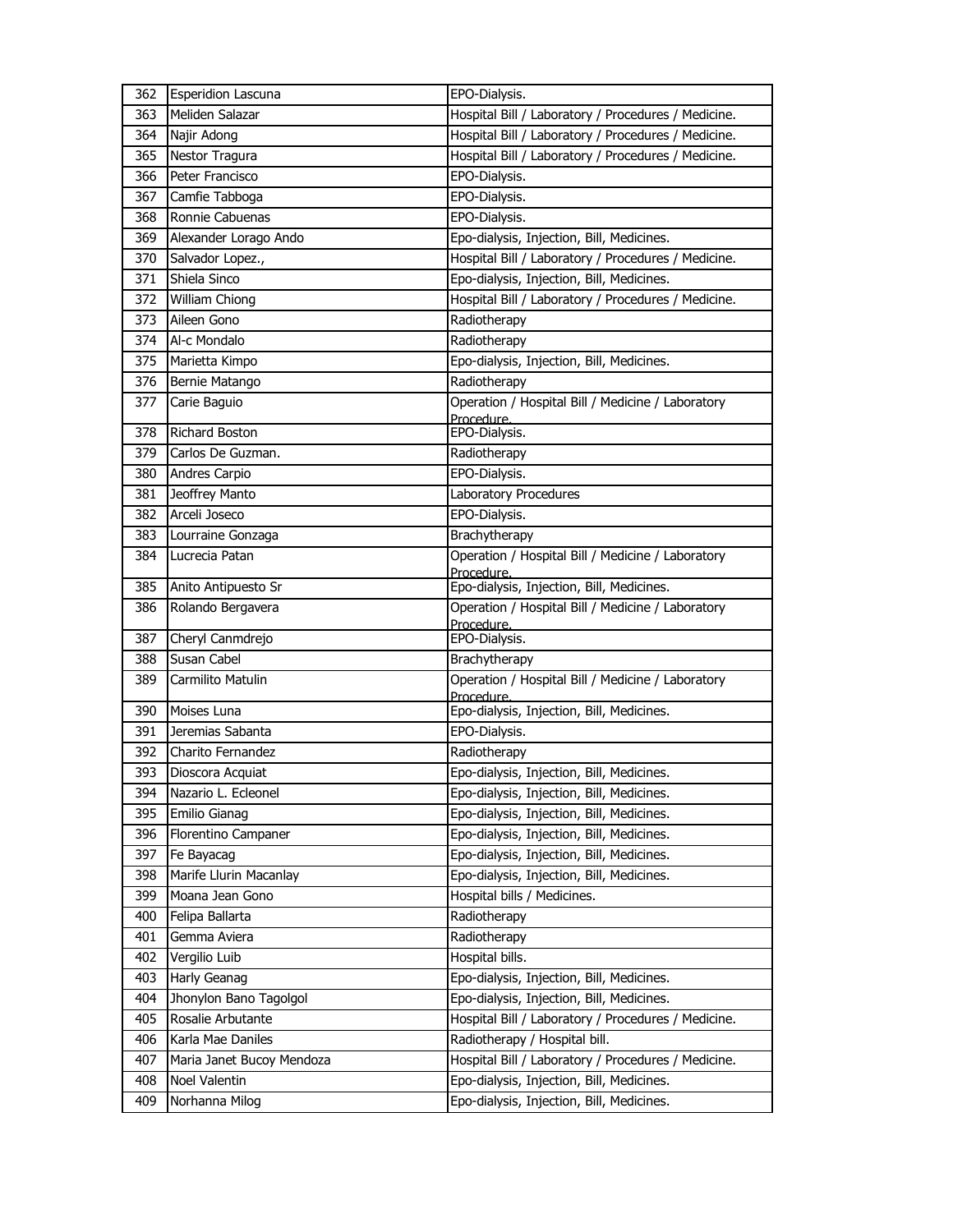| 410 | Christine Mae Angcaya | Hospital Bill / Laboratory / Procedures / Medicine. |
|-----|-----------------------|-----------------------------------------------------|
| 411 | Oscar Genosas         | Operation / Hospital Bill / Medicine / Laboratory   |
|     |                       | Procedure.                                          |
| 412 | Rosita Odo            | Epo-dialysis, Injection, Bill, Medicines.           |
| 413 | Pacifico Obispo       | Hospital Bill / Laboratory / Procedures / Medicine. |
| 414 | Reynaldo Solis        | Hospital Bill / Laboratory / Procedures / Medicine. |
| 415 | Leticia Caballero     | Operation/Laboratory Procedure/Medicine.            |
| 416 | Ronie Dino Sr.        | Hospital Bill / Laboratory / Procedures / Medicine. |
| 417 | Rose Marie Jimenez    | Steel Implant / Medical Assistance                  |
| 418 | Noel Ulysses Delada   | Epo-dialysis, Injection, Bill, Medicines.           |
| 419 | Simonette Pacete      | Epo-dialysis, Injection, Bill, Medicines.           |
| 420 | Teresita C. Alpacion  | Epo-dialysis, Injection, Bill, Medicines.           |
| 421 | Nenita Gasta          | Radiotherapy / Hospital bill.                       |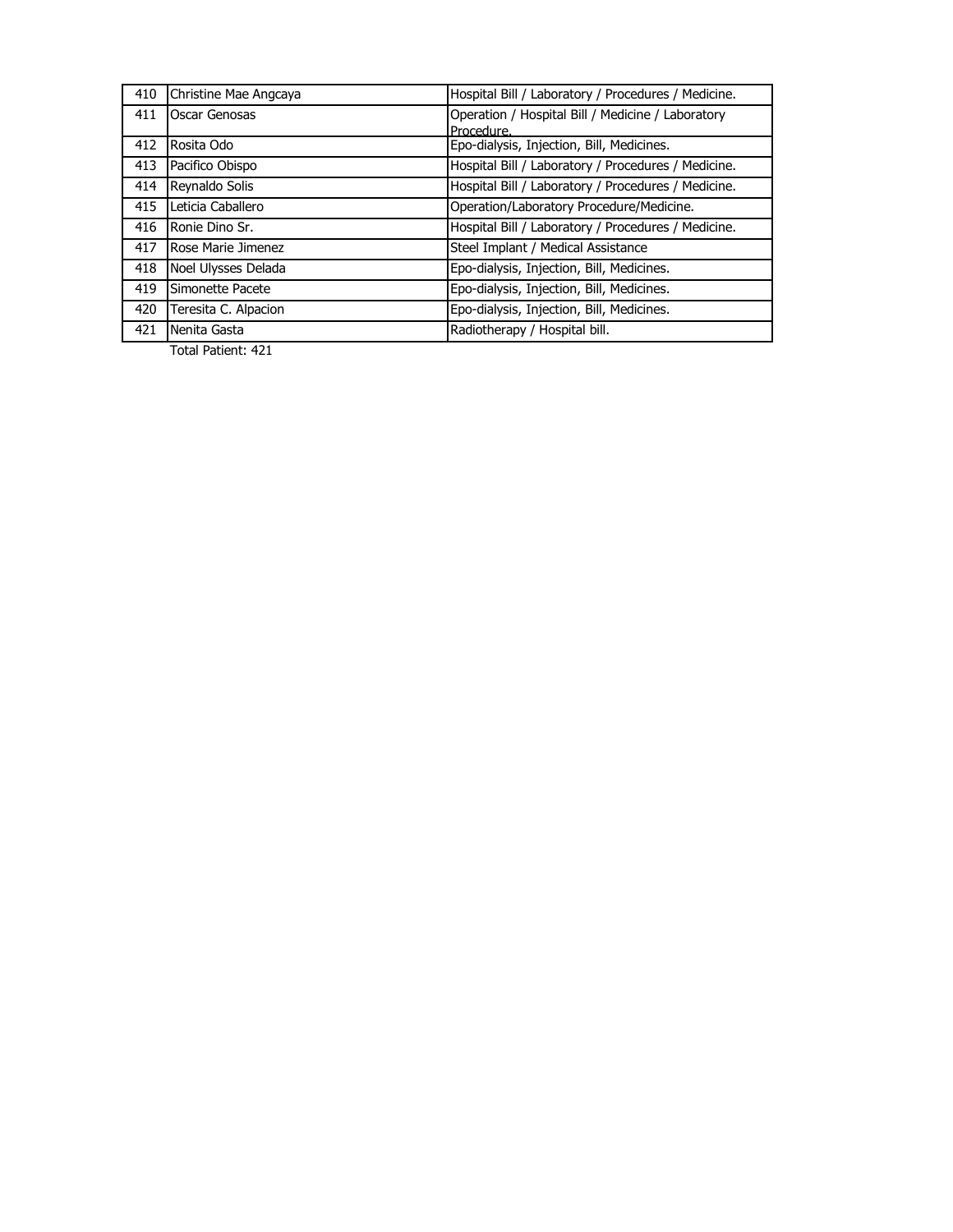

# SOUTHERN PHILIPPINES MEDICAL CENTER

For the month of March year 2020

| No#            | <b>Name of Patient</b> | <b>Assistance</b>                                                    |
|----------------|------------------------|----------------------------------------------------------------------|
| 1              | Maria Cecilia Gomez    | Dialysis, Dialyzer, PD Solution, Procedures, Medicines               |
|                |                        | &                                                                    |
| 2              | Maximo Villarta        | Laboratory<br><b>Medicines</b>                                       |
| 3              | Adonis A. Panit        | Hospital Bill / Laboratory / Procedures / Medicine.                  |
| 4              | Alan B. Angub          | Medicines                                                            |
| 5              | Diosdado Ocon          | Dialysis, Dialyzer, PD Solution, Procedures, Medicines               |
|                |                        | &                                                                    |
| 6              | <b>Ferdinand Torre</b> | Laboratory<br><b>Medicines</b>                                       |
| $\overline{7}$ | Jame Paul Barril       | Hospital bills.                                                      |
| 8              | Janit Valiente         | Hospital bills.                                                      |
| 9              | Jessie Rosil Plaza     | <b>Medicines</b>                                                     |
| 10             | Lutzie Hiquina         | Brachy Theraphy.                                                     |
| 11             | Laarni Veniegas        | Brachy Theraphy.                                                     |
| 12             | Mohammad Zaki B. Lao   | Hospital Bill / Laboratory / Procedures / Medicine.                  |
| 13             | <b>Orville Napoles</b> | <b>Medicines</b>                                                     |
| 14             | Ponciano Lawas         | Radiotherapy                                                         |
| 15             | Jerlyn Blanca          | Hospital bills.                                                      |
| 16             | Reynel Balbarino       | Hospital bills.                                                      |
| 17             | Elnora R. Movilla      | Hospital bills.                                                      |
| 18             | Carmelo Barba          | Hospital bills.                                                      |
| 19             | Ronald Poligrates      | Radiotheraphy/Hospital Bills/Lab. Procedures.                        |
| 20             | <b>Edita Libas</b>     | Radiotherapy / Chemotherapy / Hospital Bills.                        |
| 21             | Marvin Mariqueta       | Hospital bills.                                                      |
| 22             | Gwyneth Taunan         | Hospital bills.                                                      |
| 23             | Juniel Polongasa       | Hospital bills.                                                      |
| 24             | Alfredo Sombilon       | Hospital bills.                                                      |
| 25             | Ofelia Delgado         | Dialysis, Dialyzer, PD Solution, Procedures, Medicines               |
|                |                        | &<br>Laboratory                                                      |
| 26             | Sheila Caballero       | Dialysis, Dialyzer, PD Solution, Procedures, Medicines               |
|                |                        | &                                                                    |
| 27             | Patricio O. Gedaro     | Lahoratory<br>Dialysis, Dialyzer, PD Solution, Procedures, Medicines |
|                |                        | &                                                                    |
| 28             | Ricardo Dela Torre     | Dialysis, Dialyzer, PD Solution, Procedures, Medicines               |
|                |                        | &                                                                    |
|                |                        | Laboratory                                                           |
| 29             | Dahlia Diabordo        | Dialysis, Dialyzer, PD Solution, Procedures, Medicines               |
|                |                        | &<br>Lahoratory                                                      |
| 30             | Samuel Manalo          | Dialysis, Dialyzer, PD Solution, Procedures, Medicines               |
|                |                        | &                                                                    |
|                |                        | <u>Laboratory</u>                                                    |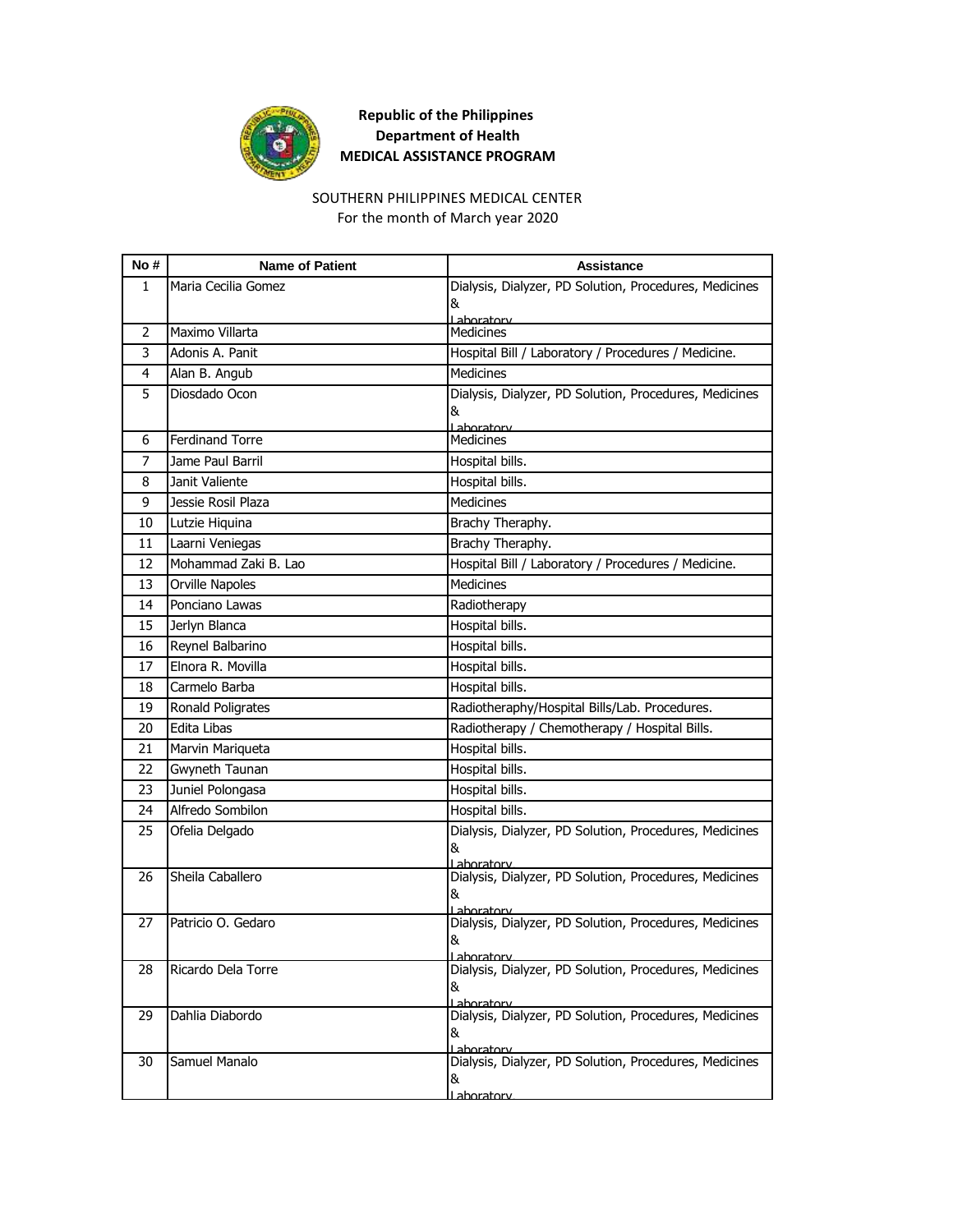| 31 | <b>Elvie Sugod</b>          | Dialysis, Dialyzer, PD Solution, Procedures, Medicines<br>&                       |
|----|-----------------------------|-----------------------------------------------------------------------------------|
| 32 | Jaime Caramante             | Laboratorv<br>Dialysis, Dialyzer, PD Solution, Procedures, Medicines<br>&         |
| 33 | Michelle Pontemayor         | Laboratory<br>Medicines                                                           |
| 34 | Joaquin Unggay              | Dialysis, Dialyzer, PD Solution, Procedures, Medicines<br>&<br>Laboratory         |
| 35 | Arnold S. Martinez          | Medicines / Dialysis.                                                             |
| 36 | Childreto Borja Olmillo     | Medicines / Dialysis.                                                             |
| 37 | Jose Amban                  | Dialysis, Dialyzer, PD Solution, Procedures, Medicines<br>&<br><u>l aboratory</u> |
| 38 | Andres Carpio               | EPO-Dialysis.                                                                     |
| 39 | Perla Colle                 | EPO-Dialysis.                                                                     |
| 40 | Rebecca Orpilla             | Laboratory/Procedures/Medicines.                                                  |
| 41 | Rosalina Neri               | Laboratory/Procedures/Medicines.                                                  |
| 42 | Eduardo F. Tinong           | Hospital Bill / Laboratory / Procedures / Medicine.                               |
| 43 | Rodrigo F. Presas           | Laboratory/Procedures/Medicines.                                                  |
| 44 | Myrna Fernandez,            | Laboratory/Procedures/Medicines.                                                  |
| 45 | Edward A. Pargan            | Laboratory/Procedures/Medicines.                                                  |
| 46 | Sitti Hairan I. Pagayao     | <b>OPERATION</b>                                                                  |
| 47 | Precious Hart Quezo Reynera | Hospital bills.                                                                   |
| 48 | Anna Mae De Guzman          | <b>Hospital Bills</b>                                                             |
| 49 | Julieta C. Bacara           | Hospital Bill / Laboratory / Procedures / Medicine.                               |
| 50 | Isabel N. Nomos             | Hospital Bill / Laboratory / Procedures / Medicine.                               |
| 51 | Cesar S. Codilla            | Medicines                                                                         |
| 52 | Victorino C. Medel          | Hospital Bill / Laboratory / Procedures / Medicine.                               |
| 53 | Victorino C. Medel          | Laboratory/Procedures/Medicines.                                                  |
| 54 | Lister James D. Agravante   | Laboratory/Procedures/Medicines.                                                  |
| 55 | Angelica C. Pigar           | Laboratory/Procedures/Medicines.                                                  |
| 56 | <b>Ace Pecitas</b>          | Laboratory/Procedures/Medicines.                                                  |
| 57 | Eliza Bacon                 | Hospital Bill / Laboratory / Procedures / Medicine.                               |
| 58 | Tomas A. Aswe               | <b>Medicines</b>                                                                  |
| 59 | Louie Capatulan             | Medicines                                                                         |
| 60 | Marriano Saporas            | 1. Diagnostic/Radiology/Laboratories/Medicines/Hospital<br>Bill/Procedures.       |
|    |                             |                                                                                   |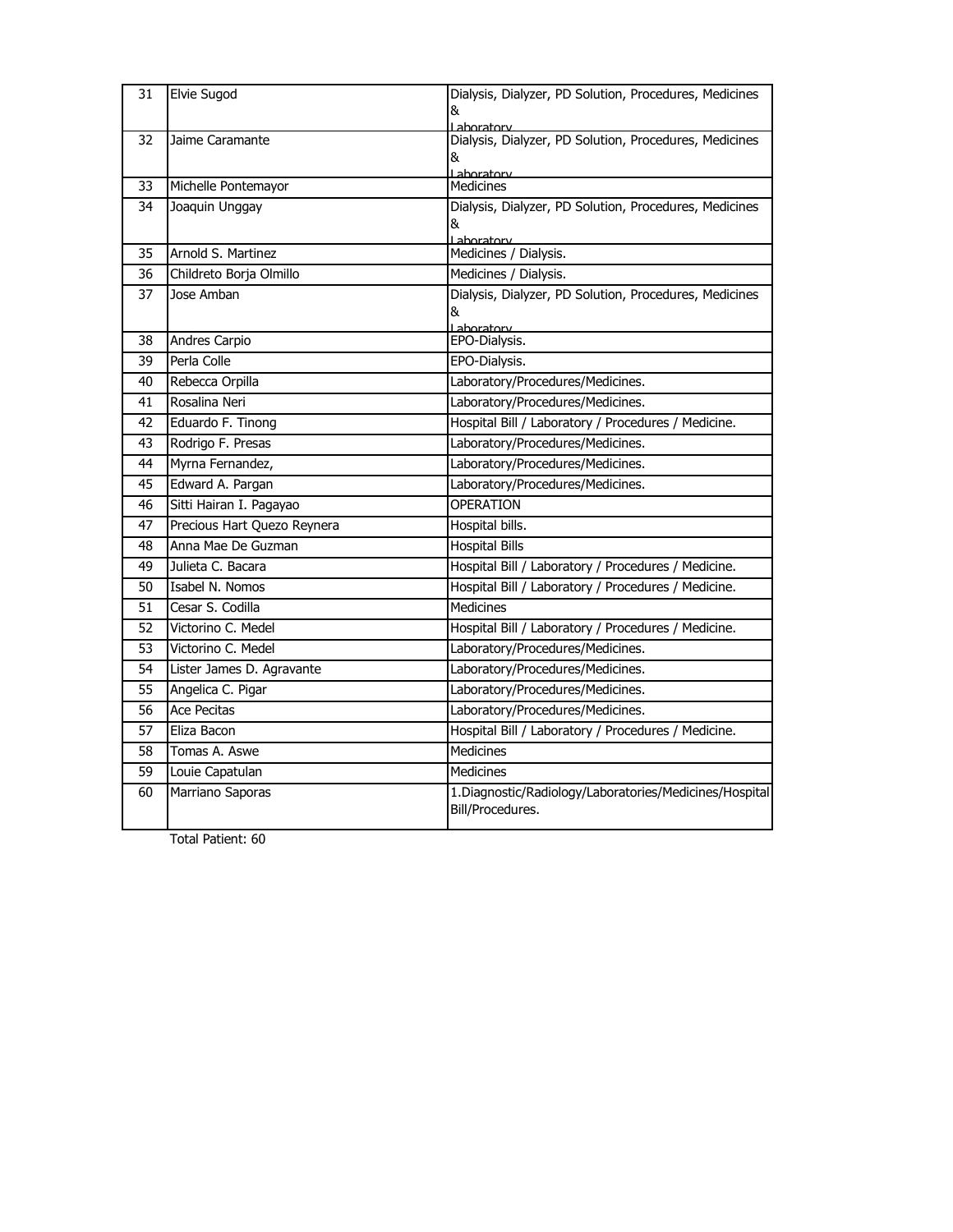

#### SOUTHERN PHILIPPINES MEDICAL CENTER For the month of April year 2020

| No# | <b>Name of Patient</b> | Assistance                          |
|-----|------------------------|-------------------------------------|
|     | Felix Gabica           | <b>IHEMODIALYSIS/LABORATORY</b>     |
|     |                        | <b>IPROCEDURE/MEDICINES</b>         |
|     | Maricar Sabanal,       | Hemodialysis/Procedures/Diagnostic. |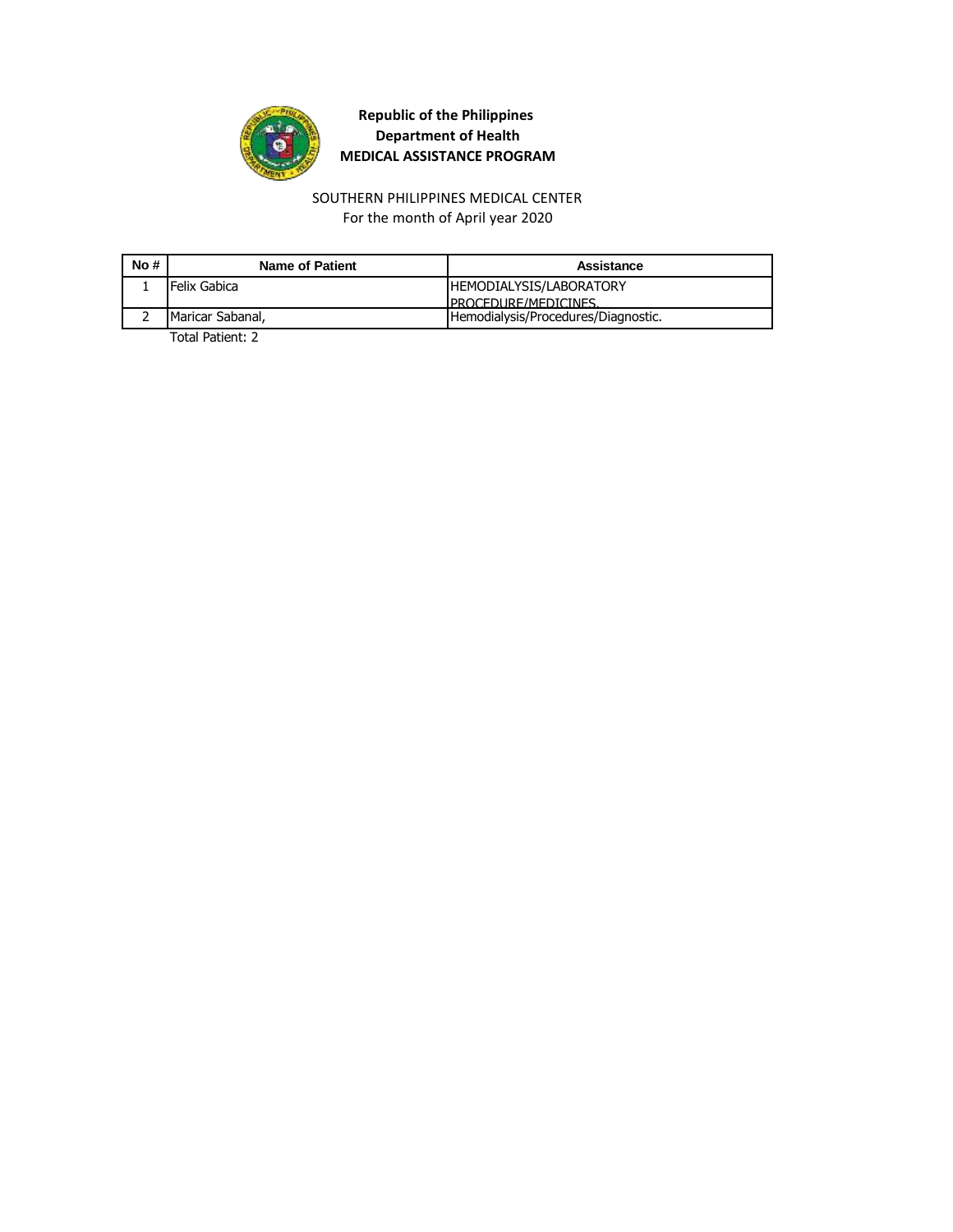

For the month of May year 2020 SOUTHERN PHILIPPINES MEDICAL CENTER

| No # | Name of Patient               | Assistance                                          |
|------|-------------------------------|-----------------------------------------------------|
|      | Salvador Gaguing Himulatan    | Hospital bills.                                     |
|      | Bea Faye Concepcion Ardientes | Hospital Bill / Laboratory / Procedures / Medicine. |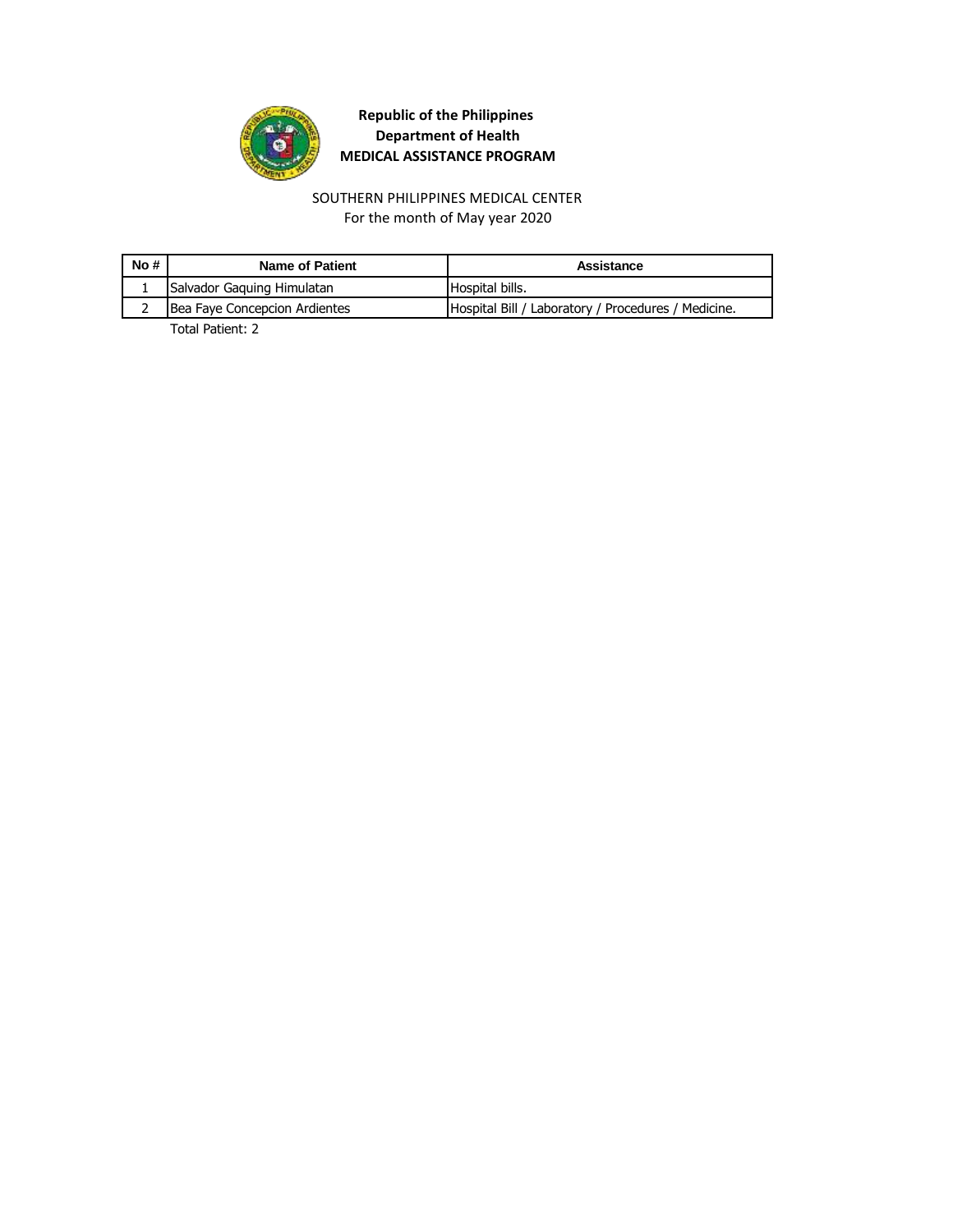

#### SOUTHERN PHILIPPINES MEDICAL CENTER For the month of June year 2020

| No# | <b>Name of Patient</b> | Assistance                                             |
|-----|------------------------|--------------------------------------------------------|
|     | Ernie Gabonada         | Laboratory/Procedures/Medicines.                       |
|     | Dante Grasparel Bayona | Dialysis, Dialyzer, PD Solution, Procedures, Medicines |
|     |                        | & Laboratory.                                          |
|     | Pyrrhus Kim Paqueen    | Dialysis, Dialyzer, PD Solution, Procedures, Medicines |
|     |                        | & Laboratory.                                          |
|     | Mae Emeriza R. Caroz   | Dialysis, Dialyzer, PD Solution, Procedures, Medicines |
|     |                        | & Laboratory.                                          |
|     | Rustan C. Eballe       | Hospital bills / Medicines.                            |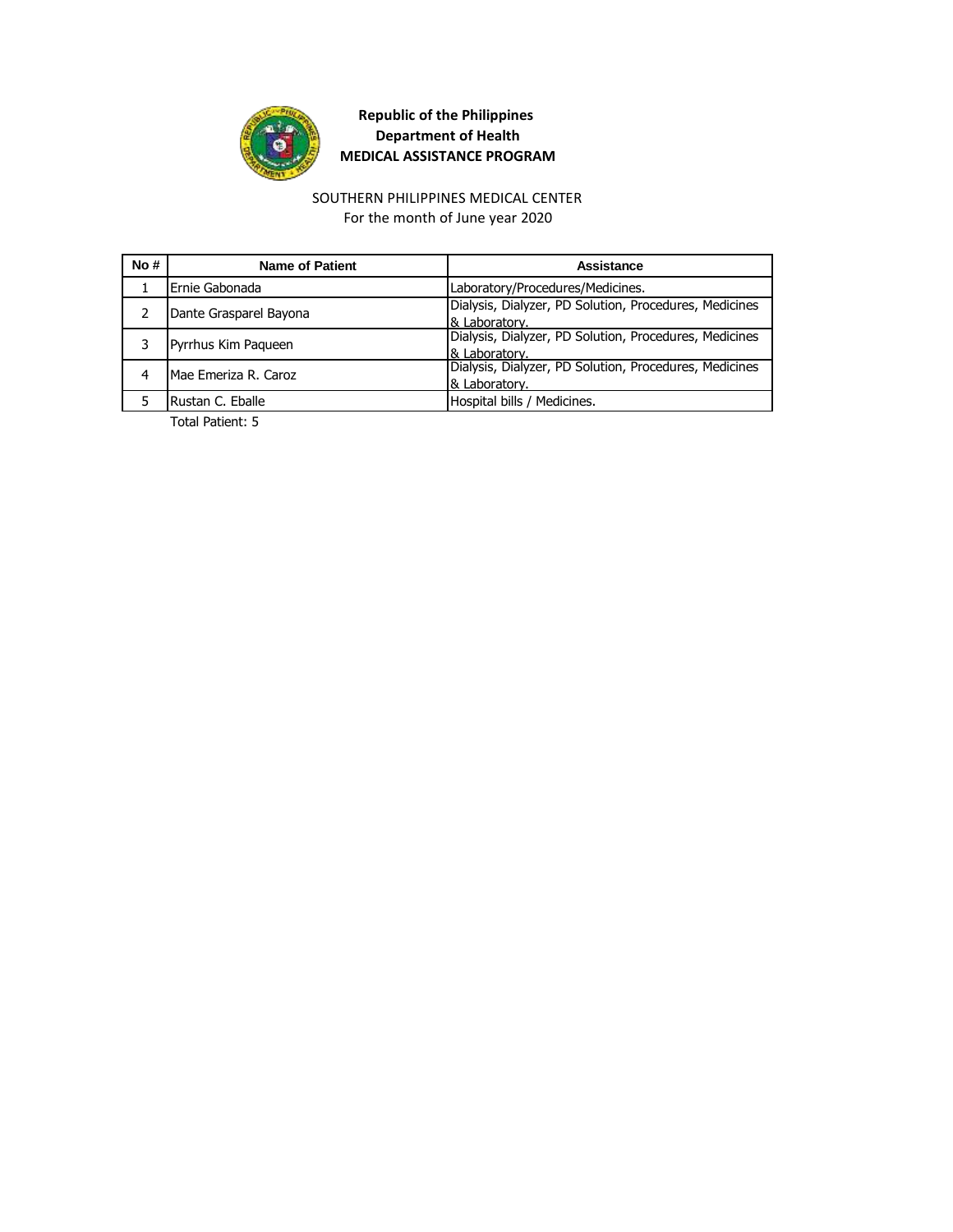

## SOUTHERN PHILIPPINES MEDICAL CENTER

For the month of July year 2020

| No#            | <b>Name of Patient</b>    | Assistance                                                              |
|----------------|---------------------------|-------------------------------------------------------------------------|
| $\mathbf{1}$   | Jims Jupith Escopete      | CT SCAN, MEDICINES, LABORATORY/DIAGNOSTIC<br>PROCEDURE, HOSPITAL BILL.  |
| 2              | Huerben M. Huerbena Sr.   | Hospital Bill / Laboratory / Procedures / Medicine.                     |
| 3              | Lida Tuloy Seguerra       | Dialysis, Dialyzer, PD Solution, Procedures, Medicines<br>& Laboratory. |
| 4              | Lucio Colo Sumalinog      | Dialysis, Dialyzer, PD Solution, Procedures, Medicines<br>& Laboratory. |
| 5              | Rustan C. Eballe          | Diagnostic & Lab. Procedures, Dialysis, Medicines &<br>Hospital Bills.  |
| 6              | Hazel Dumadapat           | Dialysis, Dialyzer, PD Solution, Procedures, Medicines<br>& Laboratory. |
| $\overline{7}$ | Carolina Puertos          | Dialysis, Dialyzer, PD Solution, Procedures, Medicines<br>& Laboratory. |
| 8              | Pyrrhus Kim Paqueen       | Dialysis, Dialyzer, PD Solution, Procedures, Medicines<br>& Laboratory. |
| 9              | Rodolfo B. Martinez       | Dialysis, Dialyzer, PD Solution, Procedures, Medicines<br>& Laboratory. |
| 10             | Elisa A. Navarrete        | Hospital Bill / Laboratory / Procedures / Medicine.                     |
| 11             | <b>Archie Moten</b>       | Laboratory/Procedures/Medicines.                                        |
| 12             | Herminia N. Santos        | Dialysis, Dialyzer, PD Solution, Procedures, Medicines<br>& Laboratory. |
| 13             | Donnel Kyle Balucan       | Peritoneal Dialysis/Medicines                                           |
| 14             | Niceforo M. Arances       | Diagnostic & Lab. Procedures, Dialysis, Medicines &<br>Hospital Bills.  |
| 15             | Shiaryma H. Salihuddin    | Dialysis, Dialyzer, PD Solution, Procedures, Medicines<br>& Laboratory. |
| 16             | Zia Mae Asuncion Hornales | Dietary Supplement                                                      |
|                |                           | <b>Medicines</b>                                                        |
| 17             | Gregorio G. Ondoy Iii     | Hospital Bill / Laboratory / Procedures / Medicine.                     |
| 18             | Melita D. Cadiang         | Chemotherapy & Medicines                                                |
| 19             | Liza C. Carcallas         | Chemotherapy & Medicines                                                |
| 20             | Ivy Love V. Ronguillo     | Hospital Bill / Laboratory / Procedures / Medicine.                     |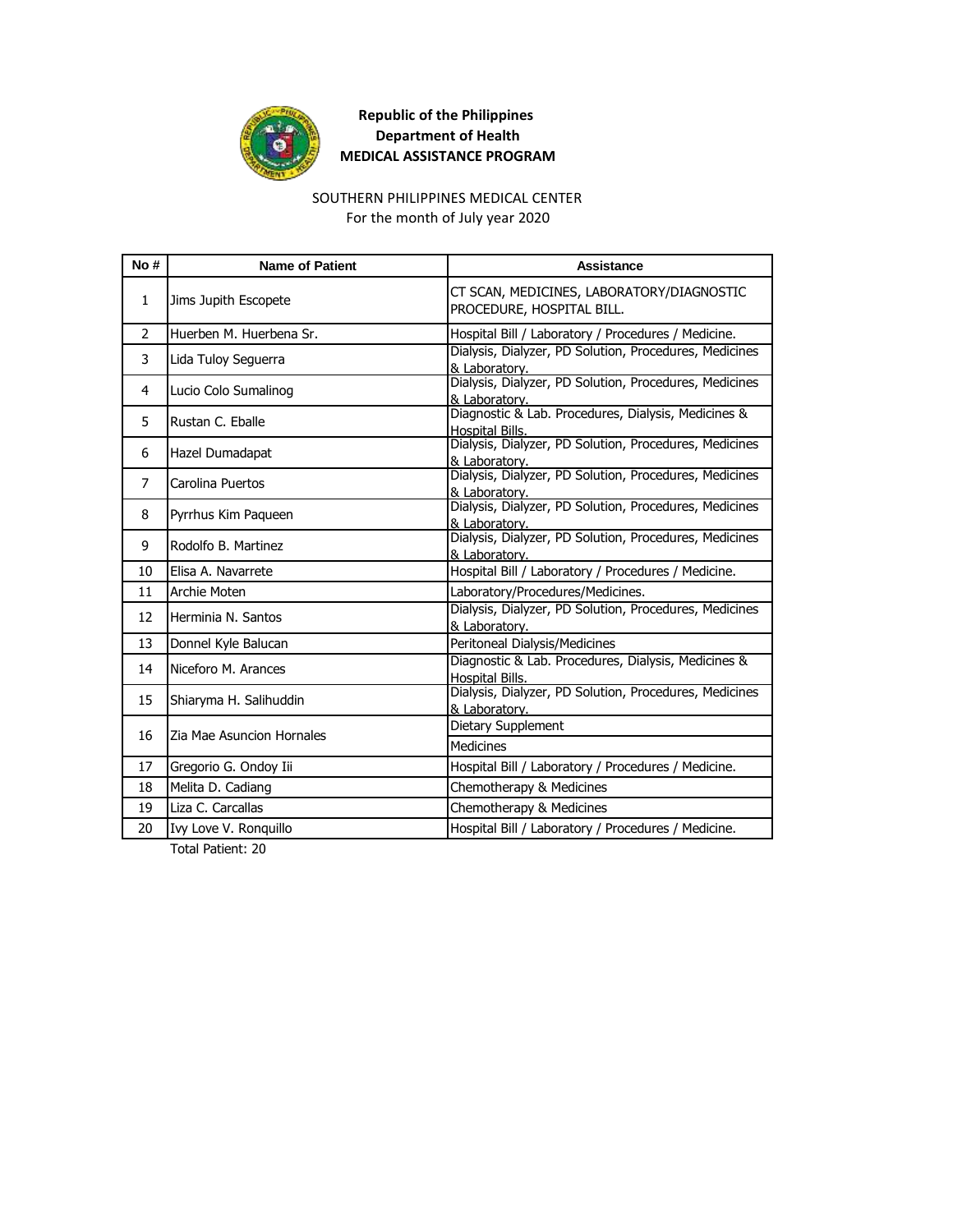

#### SOUTHERN PHILIPPINES MEDICAL CENTER

For the month of August year 2020

| No#            | <b>Name of Patient</b>    | Assistance                                                              |
|----------------|---------------------------|-------------------------------------------------------------------------|
| 1.             | Edgar S. Octavio          | Dialysis, Dialyzer, PD Solution, Procedures, Medicines<br>& Laboratory. |
| 2              | Marcelino Tasong          | Hospital Bill / Laboratory / Procedures / Medicine.                     |
| 3              | Gregorio G. Ondoy Iii     | Hospital Bill / Laboratory / Procedures / Medicine.                     |
| 4              | Melita D. Cadiang         | Chemotherapy & Medicines                                                |
| 5.             | Liza C. Carcallas         | Chemotherapy & Medicines                                                |
| 6              | Ivy Love V. Ronquillo     | Hospital Bill / Laboratory / Procedures / Medicine.                     |
| $\overline{7}$ | Pyrrhus Kim P. Paqueen    | MEDICINES/ LABORATORIES/ PATHOLOGY/<br>HEMATOLOGY/ HEMODIALYSIS.        |
| 8              | Pyrrhus Kim Paqueen       | MEDICINES/ LABORATORIES/ PATHOLOGY/<br>HEMATOLOGY/ HEMODIALYSIS.        |
| 9              | Gregorio G. Ondoy Iii     | Hospital Bill / Laboratory / Procedures / Medicine.                     |
| 10             | Charito Ligan Ferrando    | Diagnostic & Lab. Procedures, Dialysis, Medicines &<br>Hospital Bills.  |
| 11             | Leo B. Flores             | Hospital Bill / Laboratory / Procedures / Medicine.                     |
| 12             | Gregorio Policher         | Hospital Bill / Laboratory / Procedures / Medicine.                     |
| 13             | Rodelo Posoc Ofamen       | Dialysis, Dialyzer, PD Solution, Procedures, Medicines<br>& Laboratory. |
| 14             | Zia Mae Asuncion Hornales | Hospital Bill / Laboratory / Procedures / Medicine.                     |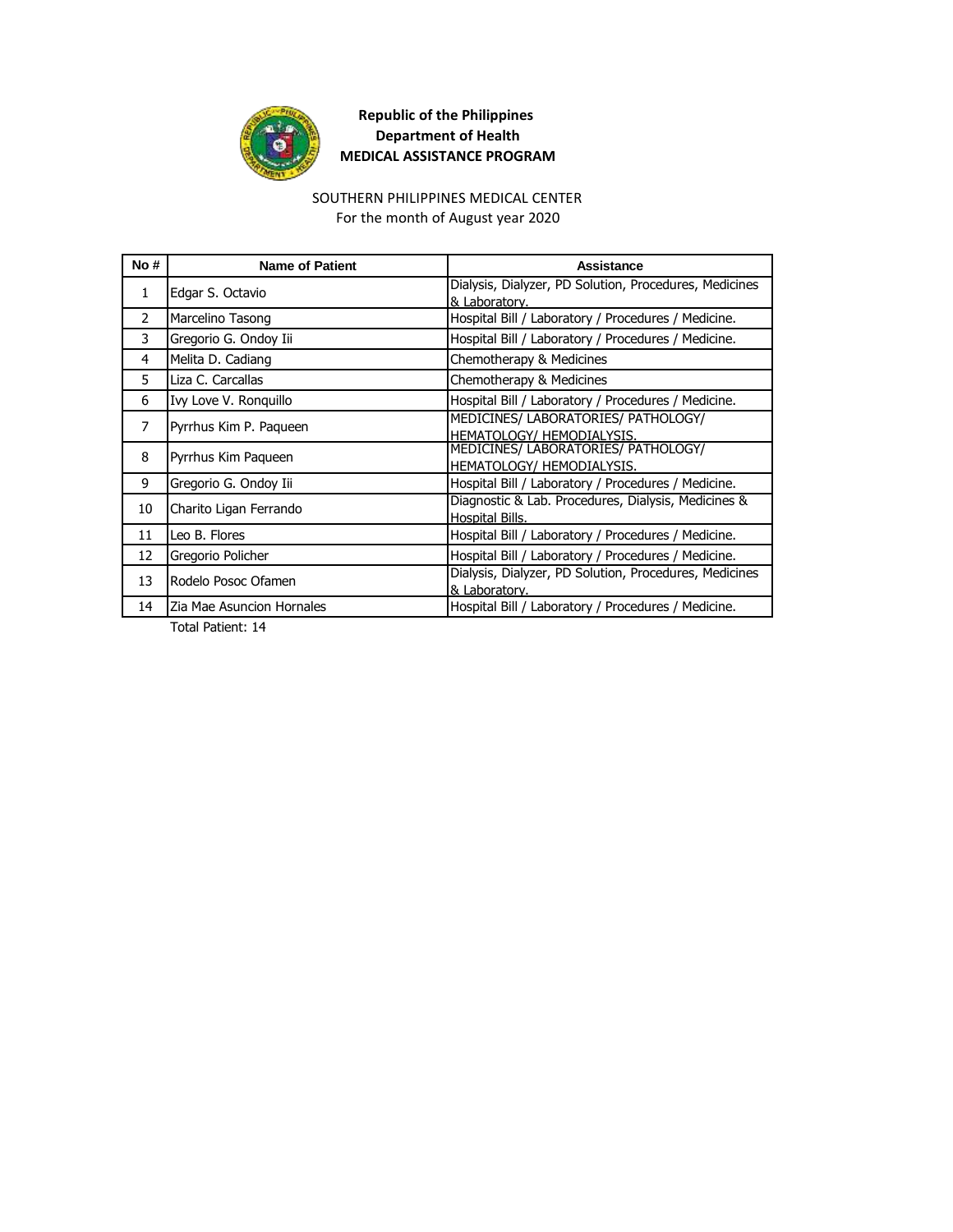

#### SOUTHERN PHILIPPINES MEDICAL CENTER

For the month of September year 2020

| No#           | <b>Name of Patient</b>    | Assistance                                                                                   |
|---------------|---------------------------|----------------------------------------------------------------------------------------------|
| $\mathbf{1}$  | Timoteo Cajipe Jr.        | Dialysis, Dialyzer, PD Solution, Procedures, Medicines<br>& Laboratory.                      |
| $\mathcal{P}$ | April Rose Miclat         | Chemotherapy & Medicines                                                                     |
| 3             | Clenn Sunico              | Hospital bills.                                                                              |
| 4             | Jocelyn Autida            | Hospital bills.                                                                              |
| 5             | Shiena Mae Maglucot Junio | Hospital bills.                                                                              |
| 6             | Rey A. Pazon              | Hemodialysis/Medicines/Lab. Procedures.                                                      |
| 7             | Rey A. Pazon              | Hospital bills.                                                                              |
| 8             | Valerie Anne Culang Ong   | Dialysis, Dialyzer, PD Solution, Procedures, Medicines<br>& Laboratory.                      |
| 9             | Cauis Caleb Ligan Bison   | Lab/Diagnostic/Hospital Bill/ Coronary<br>Angiogram/Medicines.                               |
| 10            | Santos Gana Eslawan       | Dietary Supplement<br>Diagnostic & Lab. Procedures, Dialysis, Medicines &<br>Hospital Bills. |
| 11            | Melfitas C. Eslawan       | Dietary Supplement<br>Diagnostic & Lab. Procedures, Dialysis, Medicines &<br>Hospital Bills. |
| 12            | Charito Ligan Ferrando    | 2. Dialysis/Dialyzer/Medicines/Laboratory/Hospital Bill.                                     |
| 13            | Cauis Caleb Ligan Bison   | Diagnostic & Lab. Procedures, Dialysis, Medicines &<br>Hospital Bills.                       |
| 14            | Danilo A. Limana, Jr.     | Operation / Hospital Bill / Medicine / Laboratory<br>Procedure.                              |